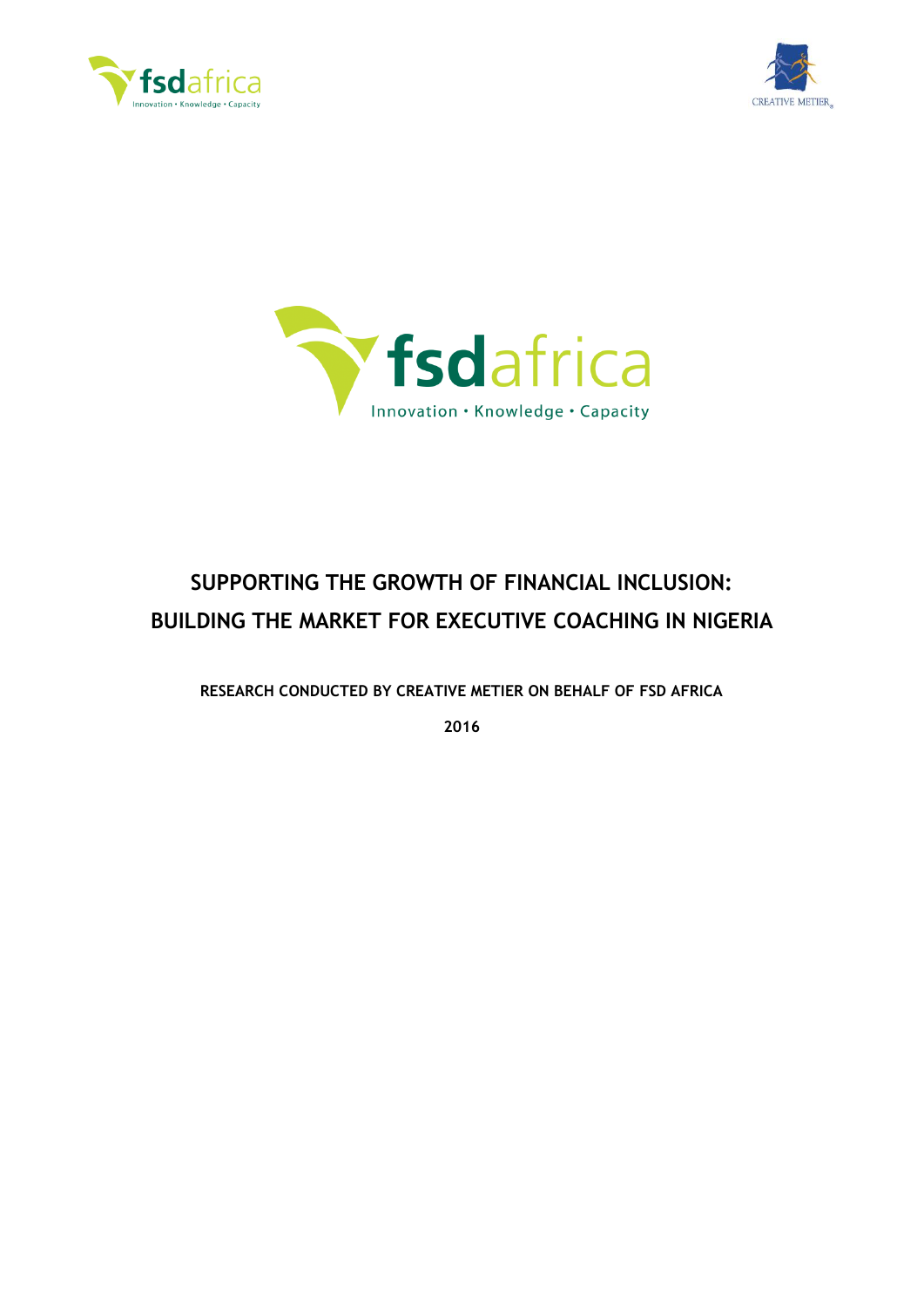| 1.0   |  |  |  |  |
|-------|--|--|--|--|
| 1.1   |  |  |  |  |
| 1.2   |  |  |  |  |
| 1.3   |  |  |  |  |
| 1.4   |  |  |  |  |
| 2.0   |  |  |  |  |
| 3.0   |  |  |  |  |
| 3.1   |  |  |  |  |
| 3.2   |  |  |  |  |
| 3.3   |  |  |  |  |
| 4.0   |  |  |  |  |
| 4.1   |  |  |  |  |
| 4.2   |  |  |  |  |
| 5.0   |  |  |  |  |
| 5.1   |  |  |  |  |
| 5.2   |  |  |  |  |
| 5.3   |  |  |  |  |
| 5.4   |  |  |  |  |
| 6.0   |  |  |  |  |
| 6.1   |  |  |  |  |
| 6.2   |  |  |  |  |
| 7.0   |  |  |  |  |
| 8.0   |  |  |  |  |
| 8.1   |  |  |  |  |
| 8.2   |  |  |  |  |
| 8.2.1 |  |  |  |  |
| 8.2.2 |  |  |  |  |
| 8.2.3 |  |  |  |  |
|       |  |  |  |  |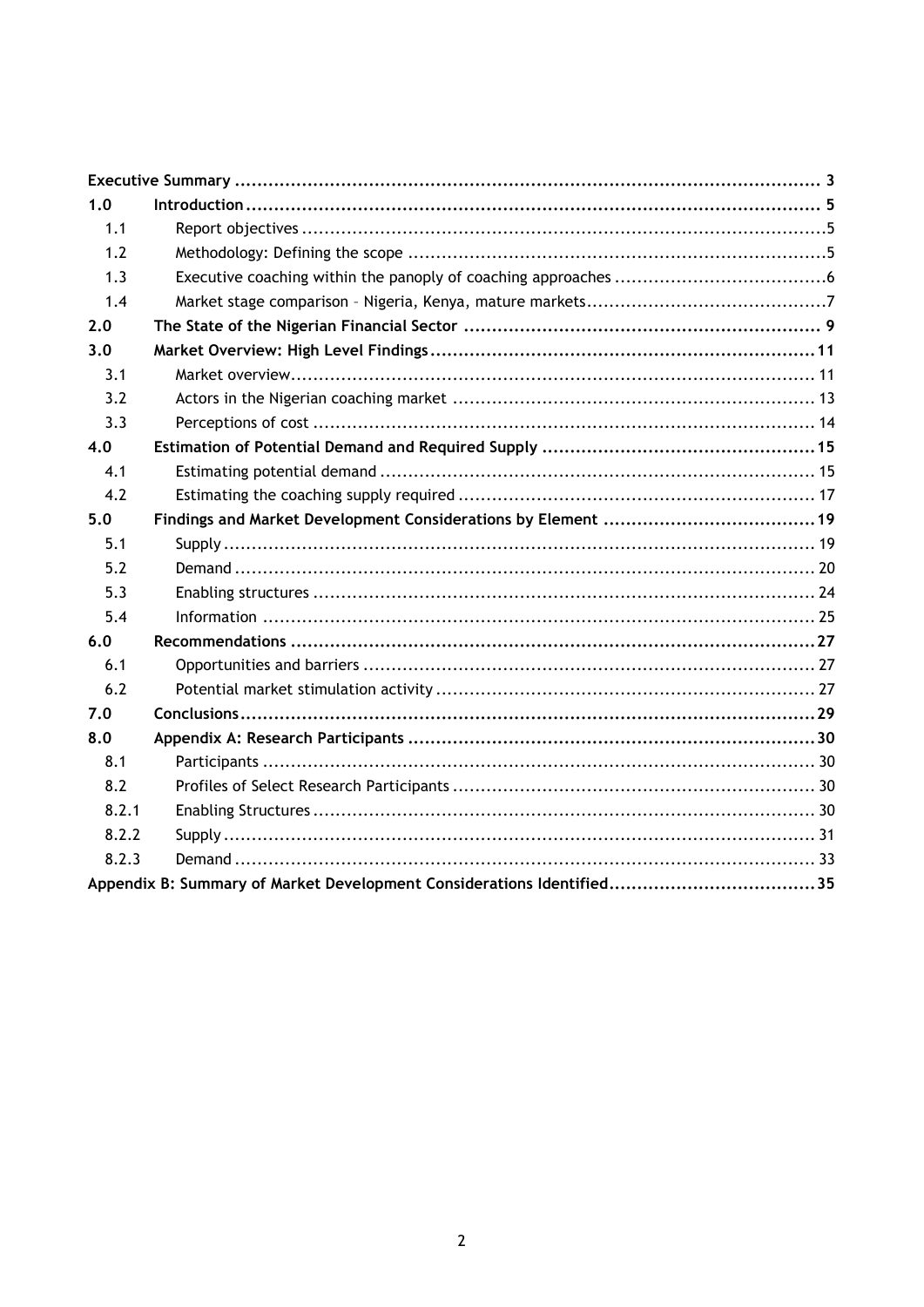#### <span id="page-2-0"></span>**EXECUTIVE SUMMARY**

#### **Nigeria: nascent market with potential for growth**

The executive coaching market in Nigeria is significantly underdeveloped. For a total population size of over 174M, estimates of the number of credible, experienced executive coaches available to work with senior leadership in the financial industry are between 10 and 20 individuals.

Although the market is at an early stage of development, it benefits from several factors that may improve the speed of development of the executive coaching industry for the financial sector:

- The establishment of the International Coaching Federation (ICF) Nigeria Chapter, and an organised, though small, cadre of executive coaches
- A highly consolidated commercial bank landscape  $-21$  registered commercial banks for a population of over 174M, as compared to 43 registered commercial banks in Kenya, with a population of 44M, almost a quarter of the population size of Nigeria. With fewer commercial banks, there are fewer key ambassadors to influence in order to make an impact
- Lagos Business School (LBS) has a strong alliance with Strathmore Business School (SBS) and potentially can gain from exposure to SBS' own experience in developing its coaching programmes. It will be important to understand LBS' emerging strategy on coaching to assess whether the service is being considered as a stand-alone service line for the school, or whether it is a complement to a leadership program-led strategy.
- FSDA's own learning about the stages of development of a coaching market, and the production of case study material relevant to the sub-Saharan region, will help to support those positioned to catalyse the industry's growth to be more effective at influencing the demand for executive coaching services. Nigeria-specific cases will also need to be developed to capture the particular characteristics of that market.

#### **Recommendations**

There is a significant opportunity to accelerate the growth of the executive coaching market in Nigeria. This study analyses the market for executive coaching services within the FI sector, based on four primary elements: supply, demand, information and enabling structures (explained in further detail in Section 1).



**Figure 1 - Executive Coaching market elements**

## **Enhance supply by strengthening locally available routes to accreditation and training**

There is currently no locally available coach training in Nigeria that offers a route to internationally recognized accreditation. We recommend that leading enabling structures—LBS, the ICF Nigeria Chapter, leading training programmes—be supported to expand their capacity to train executive coaches to international standards. As mentioned above, more research will need to be done to understand LBS' coaching strategy.

#### **Stimulate demand through deeper coaching engagements**

It will be important to expose influential leaders in the financial sector to the benefits of executive coaching. We recommend that a small number of FSPs be identified with reputations as market leaders and with a good track record of talent and leadership development, and that deeper investments be made within those institutions to develop a coaching culture. This would involve coaching interventions of different types at different levels within the institution. These institutions would then serve as powerful beacons for the potential for coaching, not only as an investment for the c-suite but as a leadership ENABLING STRUCTURES<br> **ENABLING STRUCTURES**<br> **ENABLING STRUCTURES**<br> **ENEORMATION**<br> **ENEORMATION**<br> **ENEORMATION**<br> **ENEORMATION**<br> **ENEORMATION**<br> **ENEORMATION**<br> **ENEORMATION**<br> **ENEORMATION**<br> **ENEORMATION**<br> **ENEORMATION**<br> **ENEO**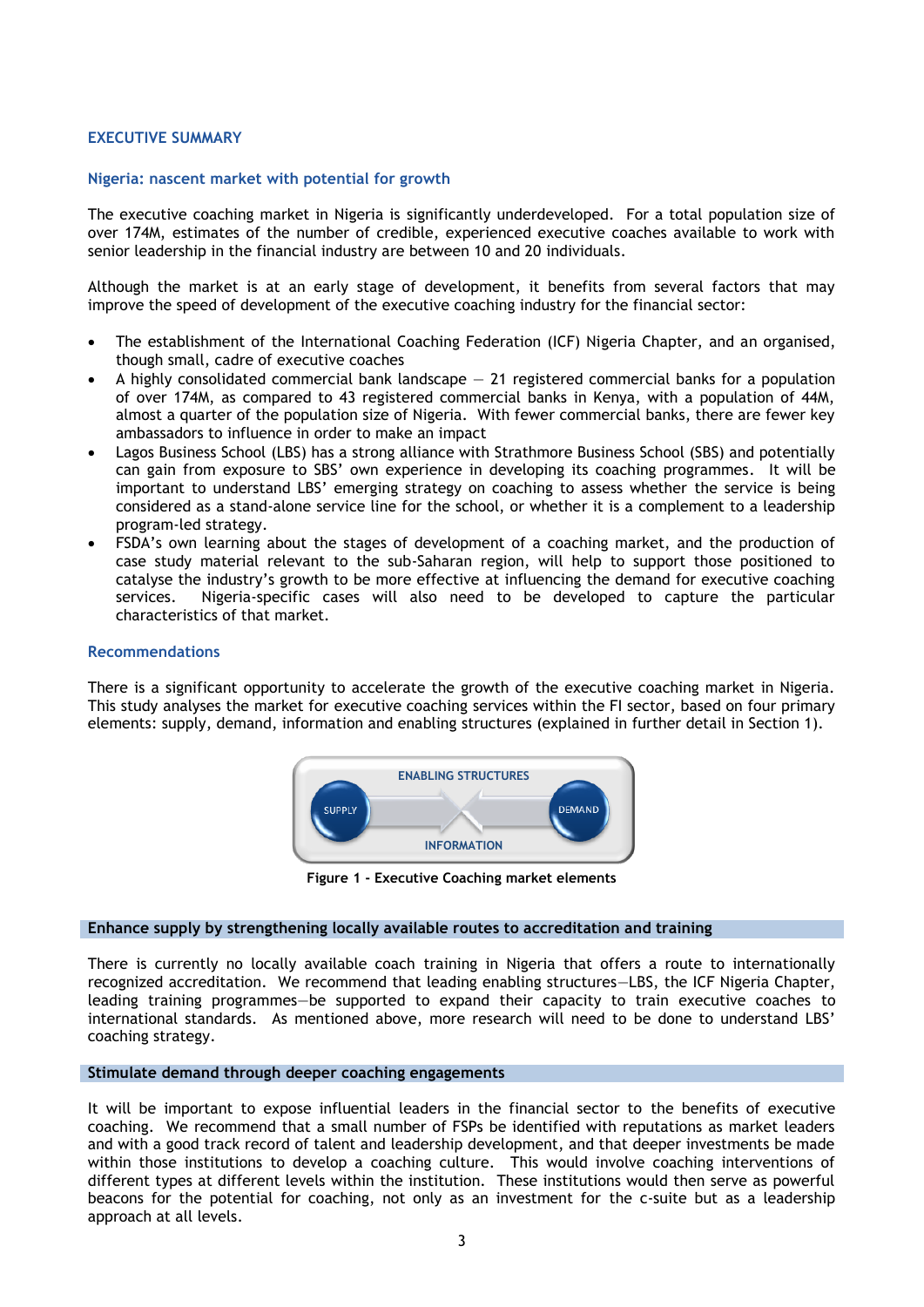FSDA's investment in the stimulation of the demand for coaching in the financial sector in East Africa is still in an early phase so there is only qualitative evidence to-date on the impact of investing in the development of a coaching culture within financial institutions. Early-phase findings indicate coachees reporting personal transformation and initial work to influence organisational transformation. Coaching and/or consultancy support to further translate this impact from the individual to the organizational will help to ensure the creation of FSPs that can serve as effective ambassadors for the impact of coaching efforts.

#### **Enabling structures need to contribute to the creation and dissemination of information**

The Nigerian market will benefit from earlier FSDA investments to stimulate the East African executive coaching market, in large part because of the increased availability of information about executive coaching in the African context. More will need to be done to encourage local actors—Lagos Business School, Chartered Institute of Personnel Management (CIPM)—to play a more structured role in engaging the financial sector in discussions on the potential impact of coaching for improved business performance.

#### **Conclusion**

This study has identified the key market development considerations for FSDA to consider when seeking to impact the supply, demand, enabling structures and information in Nigeria and makes recommendations for the next phase of implementation. A summary of these considerations is included in Appendix B.

In addition to supporting those positioned to catalyse the industry's growth, there are other interventions FSDA can engage in to positively impact the executive coaching market in Nigeria. Based on the findings of the study, Creative Metier has made recommendations for the next phase of implementation. Actions that FSDA can take directly, and those that FSDA can encourage other agencies to undertake, are outlined in Section 6.

Given FSDA's leadership in the development of the executive coaching market in East Africa, it is extremely well-positioned to apply its learning to stimulate the market in Nigeria. FSDA could be an instrumental agent in ensuring that the executive coaching market in Nigeria develops to ultimately have significant impact on the development of the financial inclusion sector.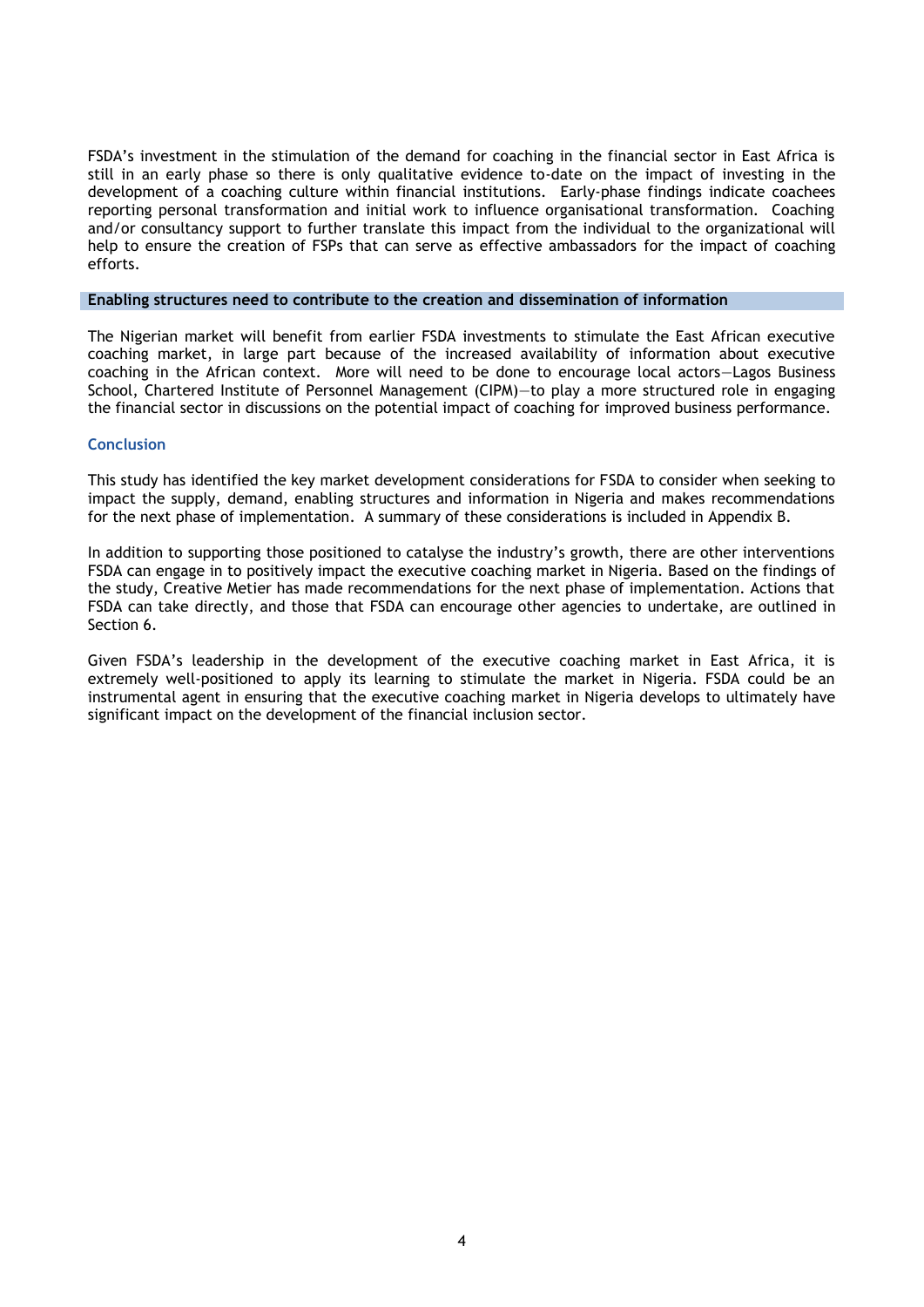## <span id="page-4-0"></span>**1.0 INTRODUCTION**

## <span id="page-4-1"></span>**1.1 Report objectives**

FSD Africa (FSDA) has identified executive coaching as a powerful tool to support the growth of the financial sector across sub-Saharan Africa (SSA), and has invested in understanding the state of markets and stimulating their future growth. The long-term objective of this work is to enhance the internal capacity of SSA financial service providers (FSPs) and ultimately to expand the percentage of the continent's population included in the financial system.

This report marks the continuation of FSDA's investigation into the state of development of the executive coaching market for the financial sector in sub-Saharan Africa. Following a 2013 examination of the state of the coaching market in Kenya and Zambia, FSDA commissioned Creative Metier in 2015 to research the state of the Nigerian market.

This report:

1

- Extends the research methodology developed by Creative Metier in 2013 to understand the nature and current status of the executive coaching provision available to leaders of FSPs in Nigeria
- Identifies market development considerations to be taken into account by FSDA when seeking to sustainably impact the supply, demand, existing market structures and rules and regulations in order to increase impact on financial inclusion, and any associated risks to be managed
- Proposes recommendations for immediate actions where relevant, including identification of local partners, and outlines potential interventions for detailed consideration of feasibility

## <span id="page-4-2"></span>**1.2 Methodology: Defining the scope**

Sixteen semi-structured interviews and two focus groups were conducted to gather data across the four market elements described in Figure 1 below.<sup>1</sup> The supply side sample represents 40% of the market, based on the estimate of no more than 20 qualified executive coaches operating in the market. The demand side sample of commercial banks represents 24% of the market. In the case of microfinance banks, the market is considerably dispersed, with 793 microfinance banks registered with the Central Bank. An appropriate sample size within this small piece of research, therefore, was impossible.

The research sample size included:

| Individual Research Participants     |    |  |  |
|--------------------------------------|----|--|--|
| <b>Observers/Enabling Structures</b> | 8  |  |  |
| Supply - Coaches                     |    |  |  |
| Demand - Commercial Banks            | 5  |  |  |
| Demand - Microfinance Banks          |    |  |  |
| Total                                | 28 |  |  |

Creative Metier included focus groups in its research methodology to respond to the challenge of leveraging existing contacts in Nigeria to assist with organizing a sufficient number of interviews. The focus groups proved to be an essential component of the data gathering, capturing the voices of two

<sup>&</sup>lt;sup>1</sup> The research was largely qualitative. Results are therefore based on the analysis of interview and focus group transcripts.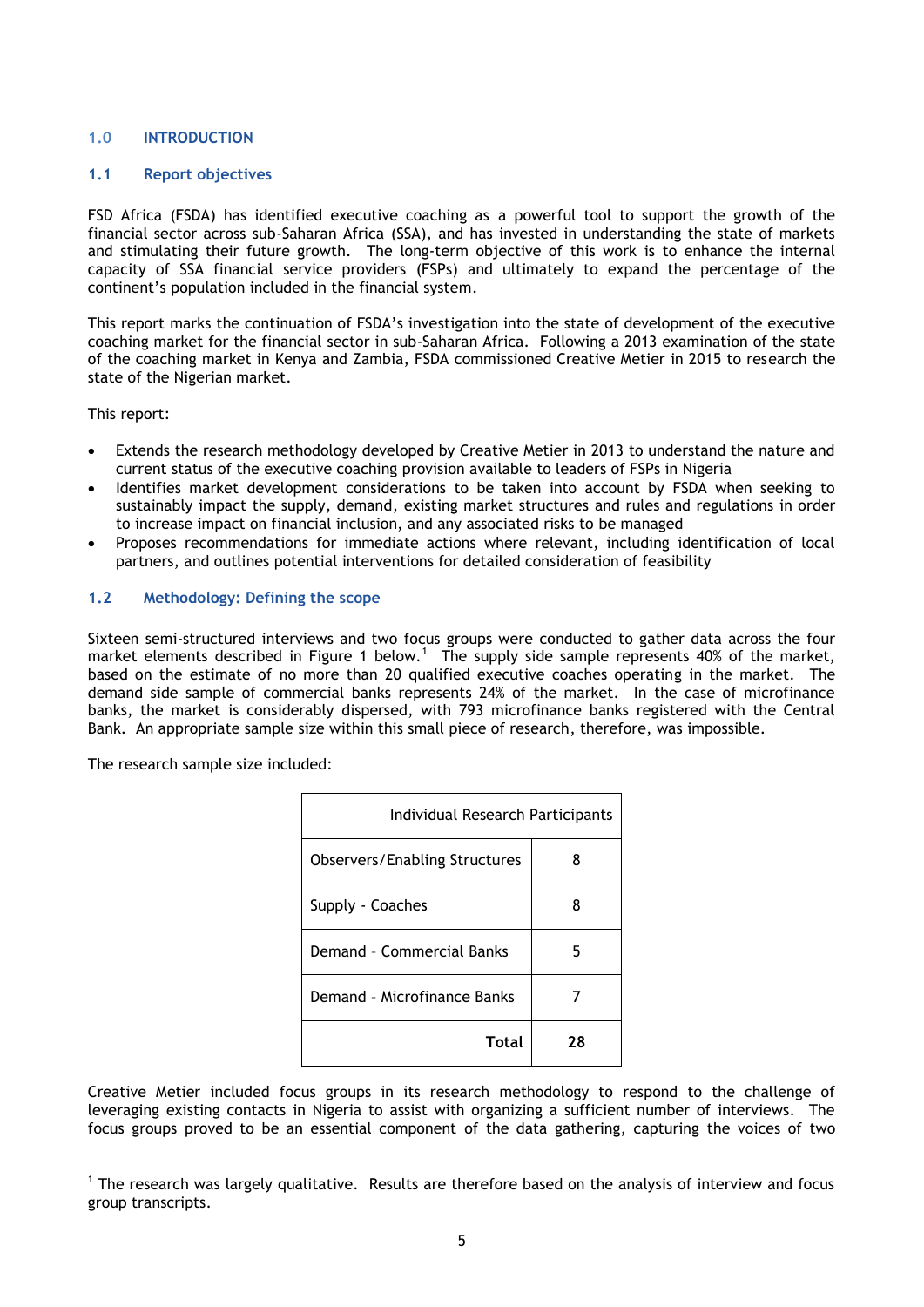critical constituents to this research: leading executive coaches and HR Heads of leading Nigerian commercial banks. The focus groups included:

- Focus Group 1: 7 leading executive coaches
- Focus Group 2: 5 HR Heads from leading Nigerian commercial banks

A full list of research participants is included in Appendix A. The sample size is small representing two aspects of the market: 1) on the supply side, the dearth of qualified coaches who specialise in executive, business and/or leadership coaching; and 2) on the demand side, the relatively weak interest among commercial banks to engage in a discussion on the potential for coaching.

It is difficult to say at this stage whether the difficulty to engage participants in the research reflects the limited penetration of executive coaching in the market as a whole, or as with the 2013 research in Kenya, that additional coaching firms would come to light with further research. The fact that it was quite difficult to source information on coaching firms operating in the market and on FSPs using coaching is itself a characteristic of an undeveloped market.

#### **Applying a 'market' lens**

This study analyses the market for executive coaching services within the FI sector, based on five primary elements:



**Figure 2 - Executive Coaching market elements**

- **Demand**  for executive coaching services amongst commercial and microfinance banks and including that driven by international owner-operated networks and investors
- **Supply** of executive coaching services by individuals, companies and in-house provision at the international, regional and national levels
- **Enabling Structures** which support the functioning of the market including providers of training for coaches, whether offering internationally accredited programmes or not; coaching professional bodies; global, regional and national microfinance associations; international industry bodies such as CGAP; seed-funding for market development
- **Information** to support demand-side awareness and decision making; about the provision of executive coaching, its best practice implementation and business case/benefits. Information-side actors include professional associations (such as HR Directors' and Bankers' Associations), research bodies, international industry bodies such as CGAP and SEEP
- **Rules & Regulations –** whether formal or informal, that influence how the market is currently governed, implicitly and explicitly, and influence future market growth

#### <span id="page-5-0"></span>**1.3 Executive coaching within the panoply of coaching approaches**

It is important at the outset of this report to situate executive coaching within the broad range of coaching approaches that are practiced worldwide, and in Nigeria. FSDA and Creative Metier are focused on executive coaching to deliver business results; the emphasis being the delivery of individualized support for a leader in order to affect organizational change and produce results or transform performance.

As will be further elaborated in this report, in the case of the Nigerian market, there is a broad range of coaching services offered. Many of the coaches interviewed spoke of the prevalence of life coaching in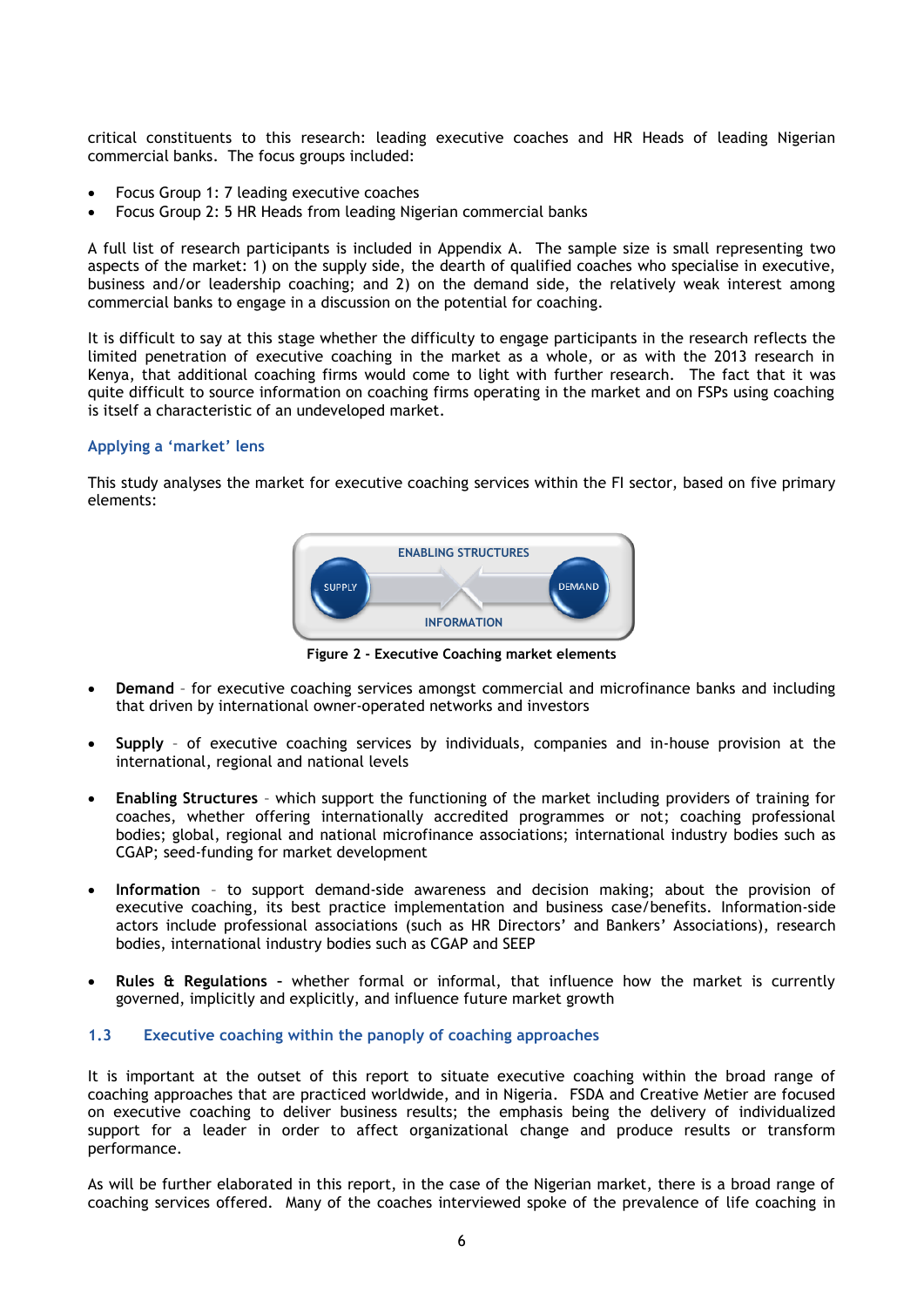the market. It is also the case that many coaches practicing in the market have not yet created a distinct niche for their services and practice within a number of approaches in the spectrum below. This is not unusual given the nascent stage of the market. challenge, however, will be for coaches focused on serving institutional clients to differentiate themselves from coaches targeting individuals with more personal approaches to coaching (i.e., life, spiritual, career, etc.).



**Figure 3 – Range of coaching approaches<sup>2</sup>**

## <span id="page-6-0"></span>**1.4 Market stage comparison – Nigeria, Kenya, mature markets**

1

Creative Metier is able to bring an informed lens to the research on the state of the Nigerian executive coaching market, given its partnership role with FSDA to stimulate the market in Kenya and Zambia. The graphic below builds on work presented by Creative Metier in its 2013 report on the state of the Kenyan and Zambian markets. In that report, the characteristics of a mature market—including the UK, the US and South Africa—were identified. The continuum for coaching market development below identifies where the Kenyan and Nigerian markets sit in terms of their respective stages of development.

<sup>2</sup> Some material adapted from Frisch, Lee, Metzger, Robinson and Rosemarin, *Becoming an Exceptional Executive Coach*, American Management Association, 2012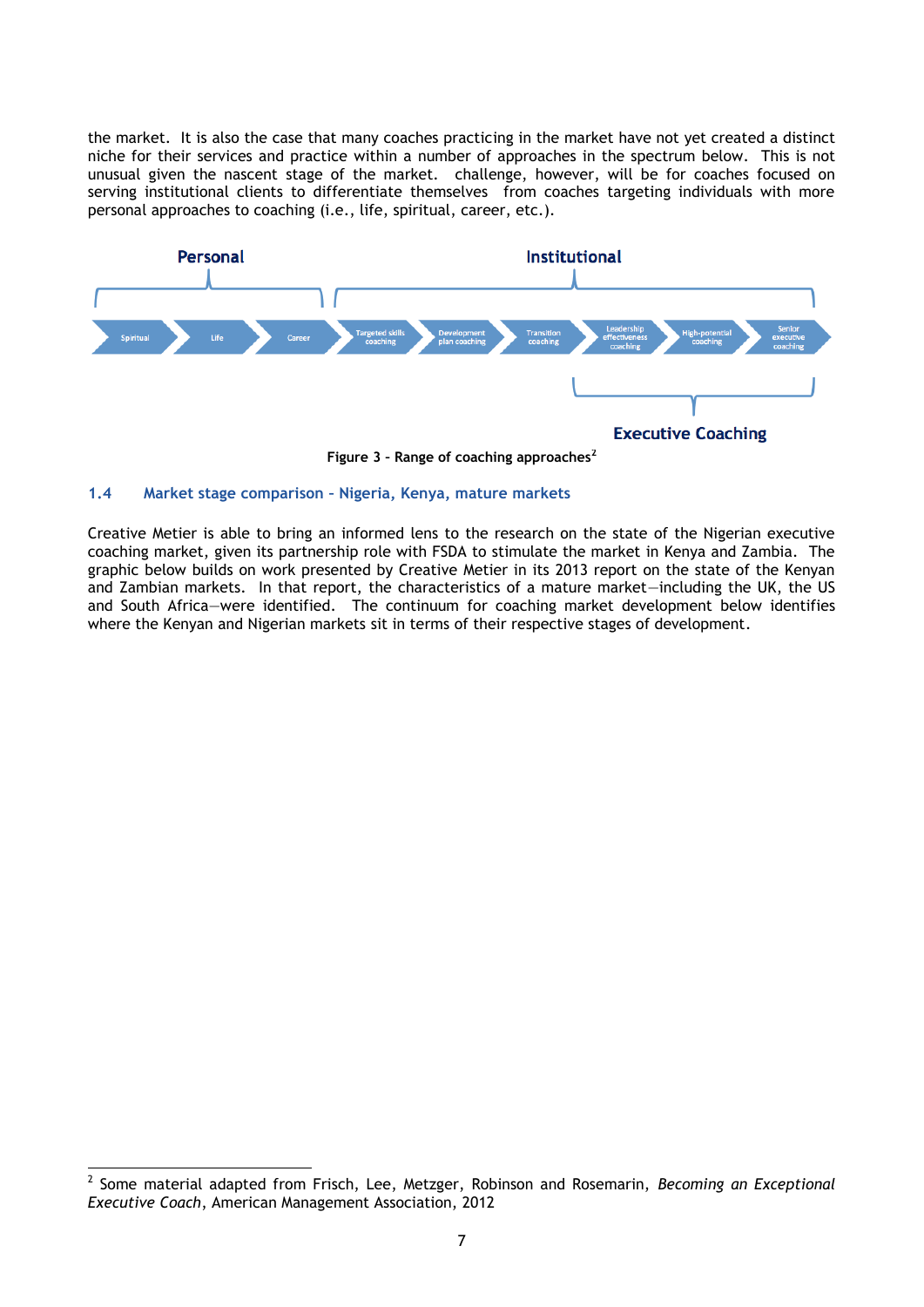![](_page_7_Figure_0.jpeg)

## **Nascent**

#### **Mature**

#### **Figure 4 – Stages of executive coaching market development**

In considering how to approach the development of executive coaching in markets that vary in levels of maturity, the table below considers what supply and demand interventions can look like at those different levels.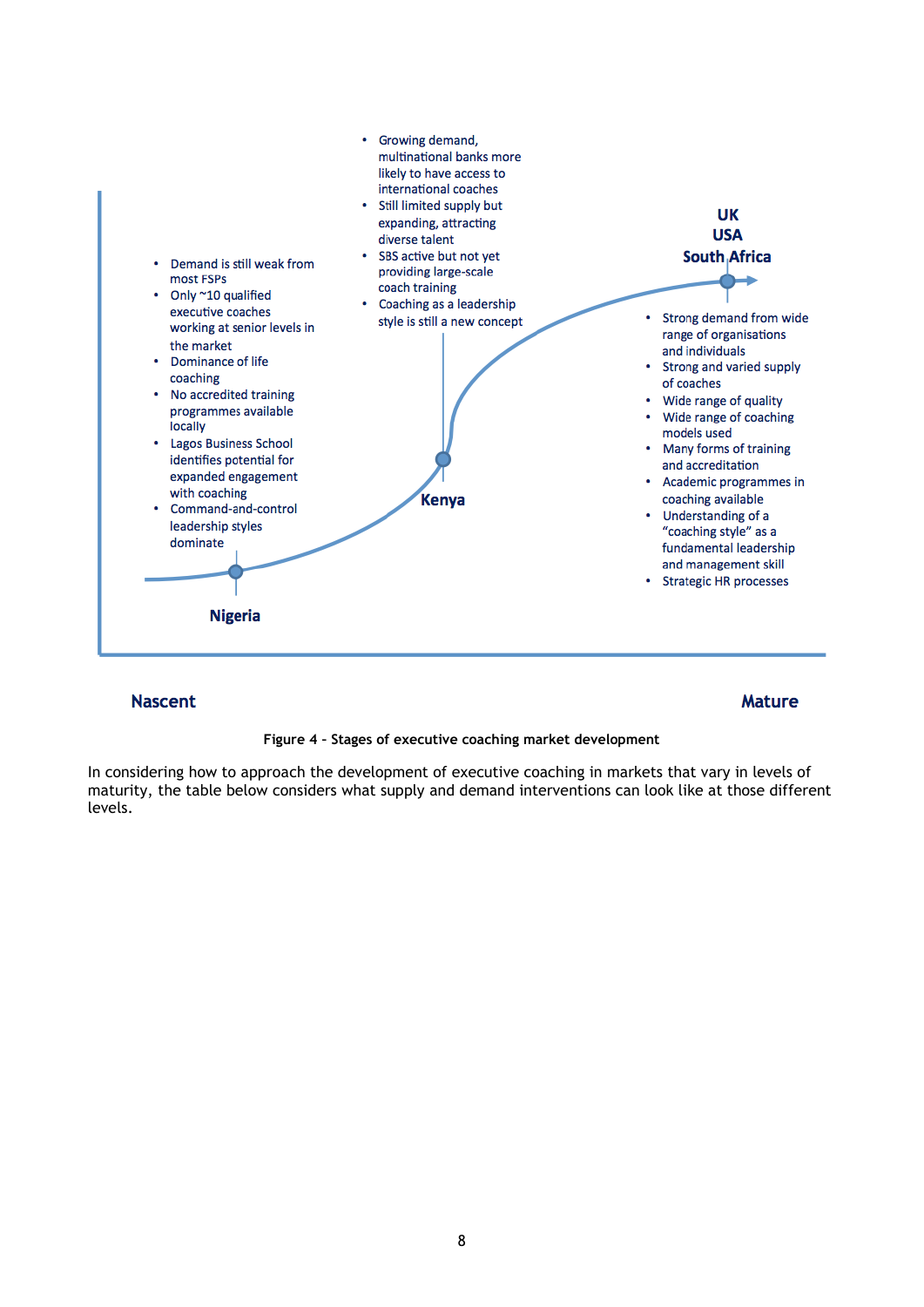![](_page_8_Figure_0.jpeg)

**Figure 5 – Market stimulation options at a range of market maturity levels**

## <span id="page-8-0"></span>**2.0 THE STATE OF THE NIGERIAN FINANCIAL SECTOR**

In 2009, in the wake of the global financial crisis, the Nigerian economy experienced further domestic and external shocks. To address the crises, the Central Bank of Nigeria instituted a comprehensive set of austere remedial measures, which averted economic collapse<sup>3</sup>. The reforms instituted to remedy the banking crisis placed the financial sector under considerable compliance pressure and in turn placed significant expectations on financial leaders as decision makers. Since 2009, the financial sector has faced continued pressure as macro-economic fundamentals have been adversely affected by the declining oil prices and a corresponding devaluation of the naira, thereby slowing down forex trading.

Despite these pressures, the financial sector is the most developed sector in Nigeria, according to a senior leader at United Bank of Africa. The sector has grown fast and become increasingly integrated into the regional and global financial systems. An IMF report cited above states that as of end–2011, gross financial system assets accounted for 61 percent of GDP. At the core of the system are commercial banks, followed by pension funds. Non-banking financial institutions (NBFIs) include microfinance banks, finance and mortgage companies. The insurance sector has yet to significantly develop.

Nigeria boasts a higher level of banked adults than markets such as Kenya, Rwanda and Tanzania, with 36% of the population having access to a deposit money bank and using a traditional banking product (as compared to 30%, 23% and 14%, respectively). The broader picture of financial inclusion in Nigeria is impacted, however, by the lagging development of mobile money services. Kenya and Tanzania have a higher percentage of formally included adults "mainly due to the high uptake of mobile money in these two countries.‖ The total percentage of the population in Nigeria that is formally included in the financial system stands at 48%, as compared to 67% in Kenya and 58% in Tanzania. **4**

 $\overline{a}$ <sup>3</sup> Nigeria: Financial Sector Stability Assessment. May 2013. [www.imf.org/external/pubs/ft/scr/2013/cr13140.pdf](http://www.imf.org/external/pubs/ft/scr/2013/cr13140.pdf)

<sup>&</sup>lt;sup>4</sup> EFInA, "EFInA Access to Financial Services in Nigeria 2014 Survey", 2 December 2014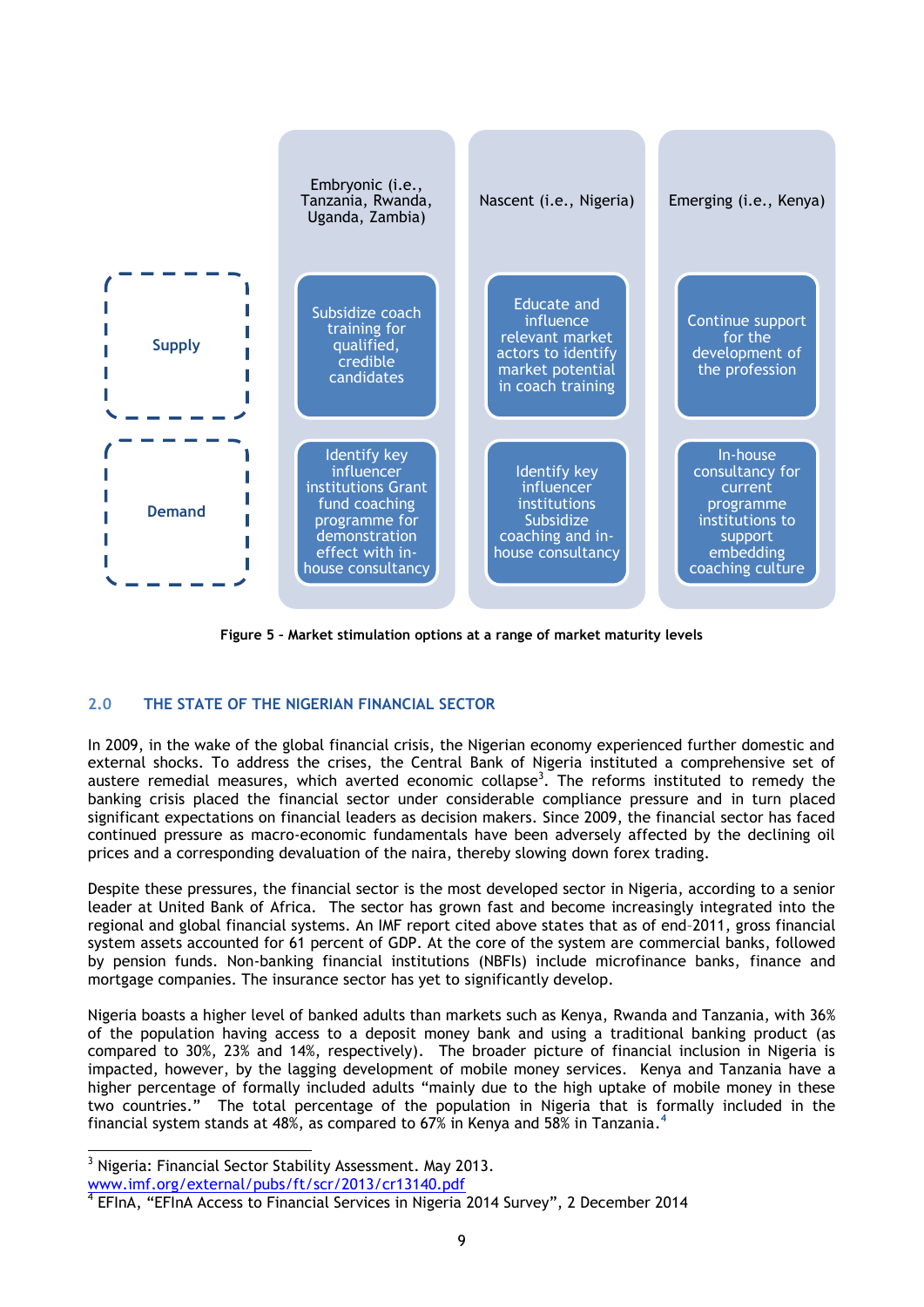West Africa's telecommunication and banking sectors "have yet to fully converge in increasing financial inclusion". Though the Central Bank of Nigeria has made electronic financial services a priority in its Financial System Strategy 2020, a 2014 EFInA research study found that only 12.4% of Nigerians are aware of mobile money, with only 0.8% of the adult population accessing mobile money services.**<sup>5</sup>**

Leaders in the financial sector face significant stresses in this market, including: regulatory shifts and macroeconomic shocks, shareholder pressure for return and growth, the need to identify new market opportunities in an increasingly competitive, formal financial system, and the risk of inadequate systems to develop the next generation of leadership.

 $\overline{a}$ [http://www.efina.org.ng/assets/ResearchDocuments/A2F-2014-Docs/Updated/EFInA-Access-to-Financial-](http://www.efina.org.ng/assets/ResearchDocuments/A2F-2014-Docs/Updated/EFInA-Access-to-Financial-Services-in-Nigeria-2014-Survey-Key-FindingswebsiteFINAL.pdf)[Services-in-Nigeria-2014-Survey-Key-FindingswebsiteFINAL.pdf](http://www.efina.org.ng/assets/ResearchDocuments/A2F-2014-Docs/Updated/EFInA-Access-to-Financial-Services-in-Nigeria-2014-Survey-Key-FindingswebsiteFINAL.pdf)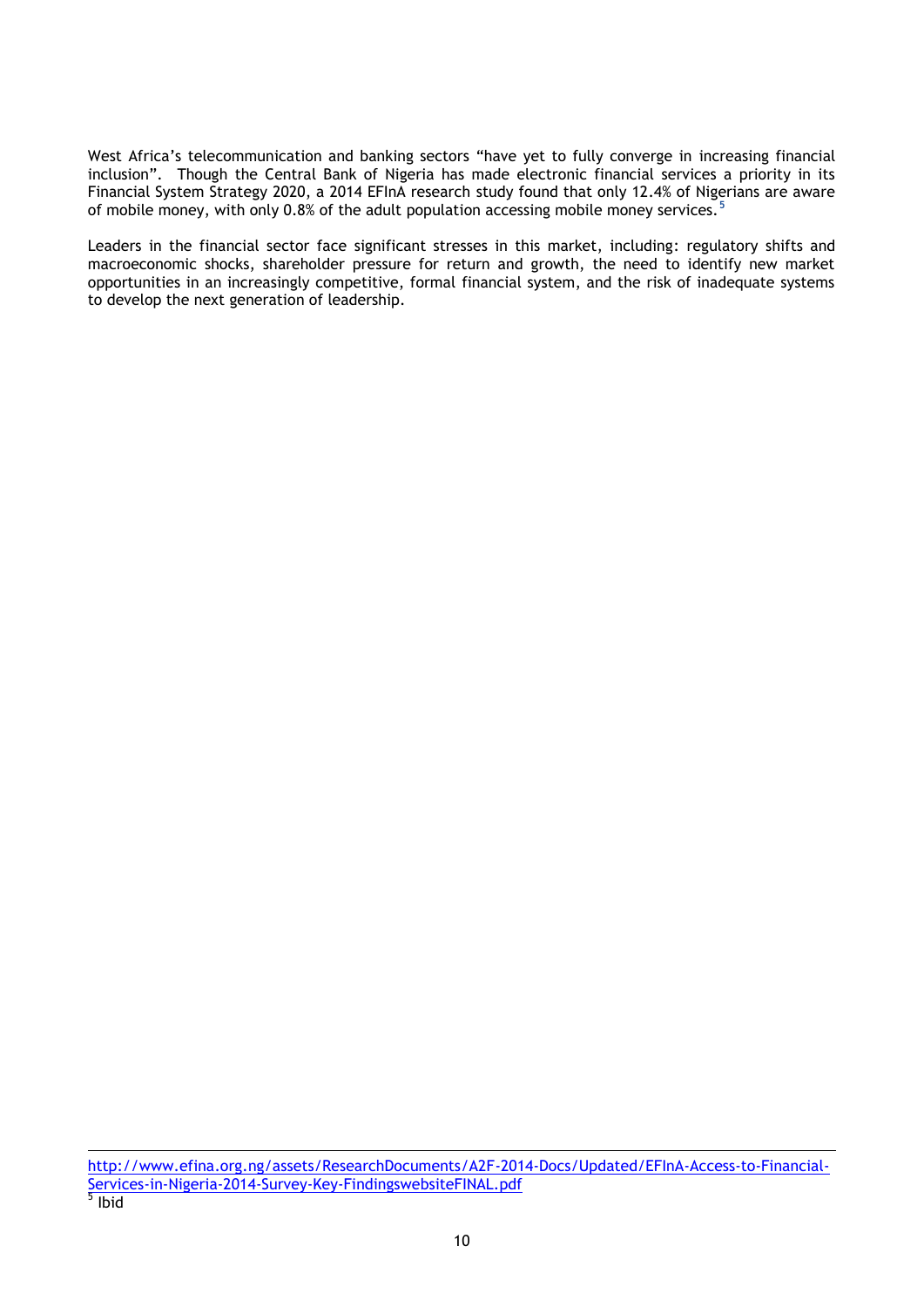## <span id="page-10-0"></span>**3.0 MARKET OVERVIEW: HIGH LEVEL FINDINGS**

Creative Metier undertook research to understand the scale of the demand for and supply of executive coaching in the financial sector with this macroeconomic context as the frame. This section provides a summary of the findings from the research, organised into the four primary categories of a market approach. Section 5.0 provides greater detail on the findings in each category.

## <span id="page-10-1"></span>**3.1 Market overview**

## **Supply**

The coaching market is clearly at an early stage of maturity. Supply is marked by few formally accredited coaches, no suppliers currently able to sustain full-time coaching portfolios, and in many instances coaches that are not specialised but rather offer a breadth of coaching approaches. As mentioned earlier, Creative Metier had a difficult time finding reliable data on the size of the coaching market given its early stage of development.

- Insufficient numbers of qualified, credible executive coaches in the market, with:
	- 17 registered coaches on the International Coaching Federation (ICF) Nigeria webpage, with 11 of those indicating leadership and/or executive coaching as a niche $<sup>6</sup>$ </sup>
	- one European Mentoring and Coaching Council (EMCC) credentialed coach7
	- other certifications held include NCFE (Northern Council for Further Education) and Neurolinguistic programming (NLP)
- ICF chapter launch in May 2015
- The Life Coaches Association of Nigeria was launched in 2012 to support the development of that coaching specialism
- Among those coaches practicing in the market, a broad range of approaches represented, from life and spiritual coaching to executive, business-results coaching
- An increasing number of retired professionals are launching management training businesses, largely targeting middle management. Though not providing traditional coaching, this is seen by many to be crowding the talent development market
- Low barrier to enter the coaching market given the lack of awareness among potential purchasers of coaching qualifications and accreditation

## **The church as a developer of leaders**

 It was noted that religion is a formidable force in Nigeria affecting every aspect of life, and business is no exception. The church in Nigeria invests heavily in training and developing its leaders, with some churches running leadership academies for pastors. Executive coaches interviewed for this research noted that some potential purchasers of coaching may be reluctant to purchase the service for a fee if they are able to access what they view to be comparable services through their church.

## **Demand**

1

The prevailing view among many of the research respondents was that the demand for coaching is at an early stage, with a low level of understanding of the link between executive coaching and business results. Many on both the supply and demand side predicted, however, that the demand will grow considerably over the next few years. Respondents cited the ICF chapter launch, the growing popularity of executive coaching globally, and the organised efforts of leading Nigerian executive coaches to shift perceptions as support for future growth in demand.

- The fall in oil prices has had a significant impact on the Nigerian economy and the value of the naira. This results in pressure on CEOs to deliver bottom line performance and limit training budgets
- Some senior executives in the financial sector have had access to coaching, though in many instances that coach was sourced internationally

<sup>&</sup>lt;sup>6</sup> ICF Nigeria website, [http://www.coachfederationng.org/Find\\_A\\_Coach.html](http://www.coachfederationng.org/Find_A_Coach.html)

<sup>&</sup>lt;sup>7</sup> EMCC website, Coach Directory,<http://www.emccouncil.org/de/en/58/results>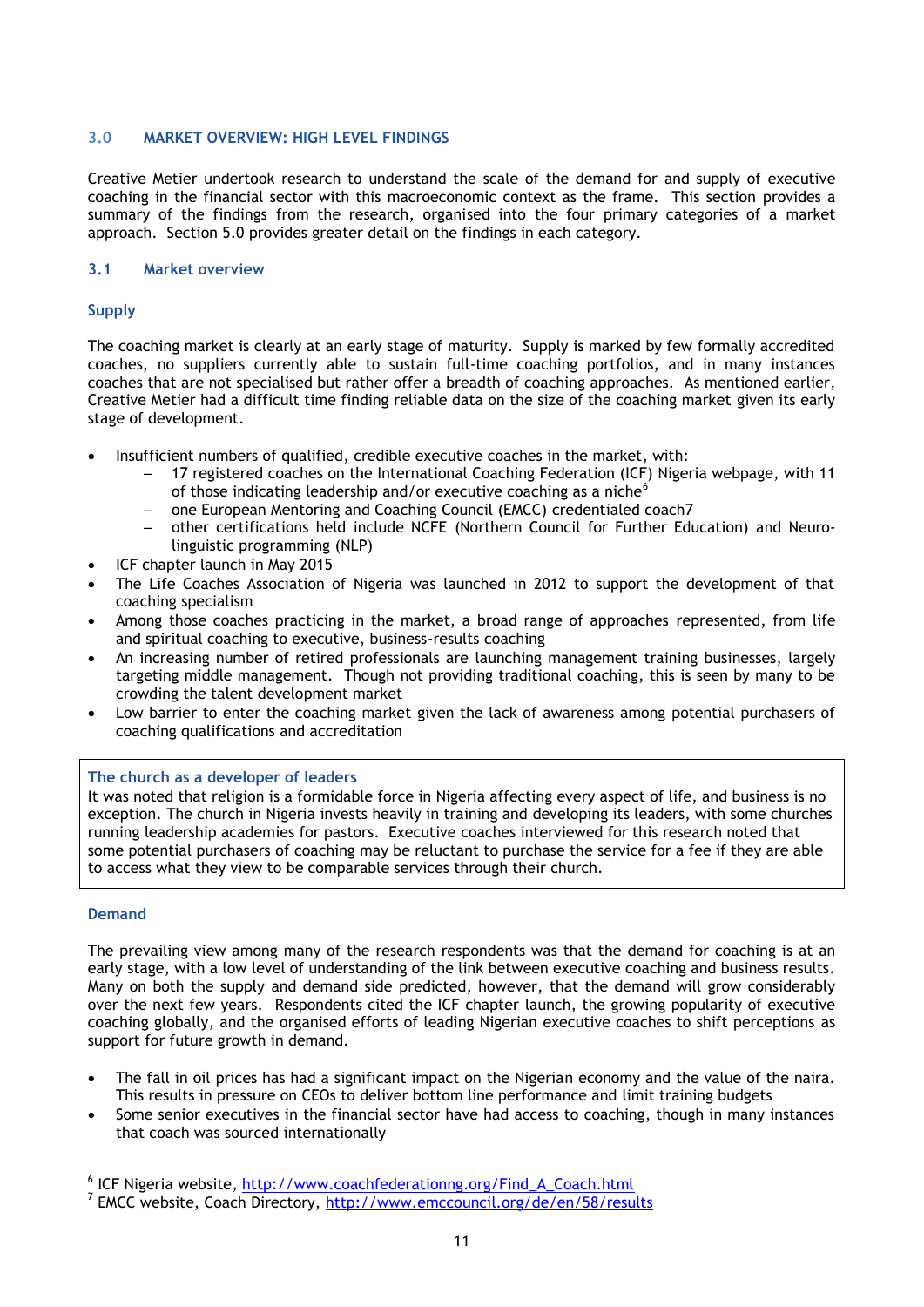- No significant trend of companies developing internal coaching capacities
- Predominance of a self-sufficiency belief may hinder the reception of executive coaching, especially among senior executives who are expected to "have all the answers"
- Lack of clarity among potential purchasers as to the distinctions between different coaching approaches (executive, life, spiritual, career, etc.)

#### **Cultural attitudes towards leadership**

 In Creative Metier's research, a disparity was identified between what leaders may need to support them to effectively address their business and leadership challenges, and what is culturally acceptable. On the one hand, leaders may benefit from the types of professional support that executive coaching can provide. On the other hand, structural and cultural norms at the institutional and societal levels powerfully reinforce the belief in the infallible leader, whose authority and command may preclude an admission of what may be perceived to be a vulnerability.

#### **Enabling structures and information**

- Skills development: A coach training provider is seeking certification as a provider of accredited programmes, and Lagos Business School may seek to develop accrediting programmes. Coaching academies, run independently or by churches, do exist, though none offer accredited programmes or are focused on providing executive or business coach training exclusively
- Market, rating and impact information: Lack of transparent information available in the market on the availability of coaches, their skills and approaches, and the potential impact of coaching on business results
- Infrastructure and coordination: The absence of a national level coaching association has meant that coordination among executive coaches has been ad-hoc, though there appears to be an increase in dialogue and coordination following the establishment of the ICF Chapter

## **Rules and Regulations**

As is the case globally, there are no federal regulations that govern the delivery of coaching in Nigeria. Beyond federal laws and regulations, there are no formal standards or codes of practice that coaches operating in the country have adopted. Again, based on the stage of development of the market, there has not been that level of coordination to support the establishment of formal norms.

The maturation of the executive coaching market in Nigeria, and its own self-regulation, will be impacted by the presence of a vibrant community of life coaches and the involvement of the church in providing leadership development programmes. Market players in the leadership development arena more broadly defined are diverse and it may have an impact on how the executive coaching niche defines its identity and its self-regulation.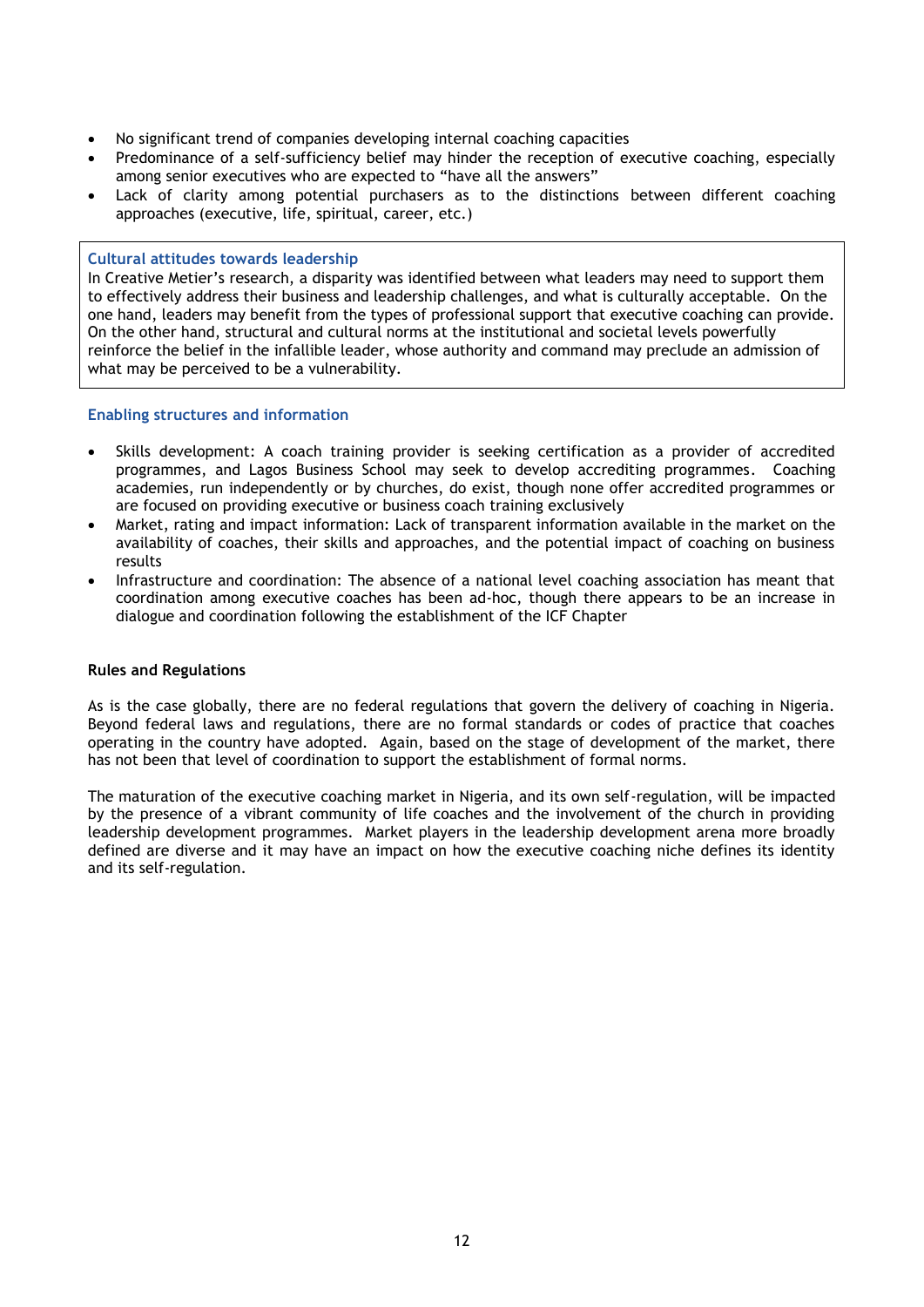#### <span id="page-12-0"></span>**3.2 Actors in the Nigerian coaching market**

The Creative Metier team used a market lens to understand the key actors in the Nigerian executive coaching market. Some actors operate at the global or regional level, and in some instances were identified in the 2013 analysis of the Kenyan and Zambian markets (notably the ICF) (see Figure 6 below).

![](_page_12_Figure_2.jpeg)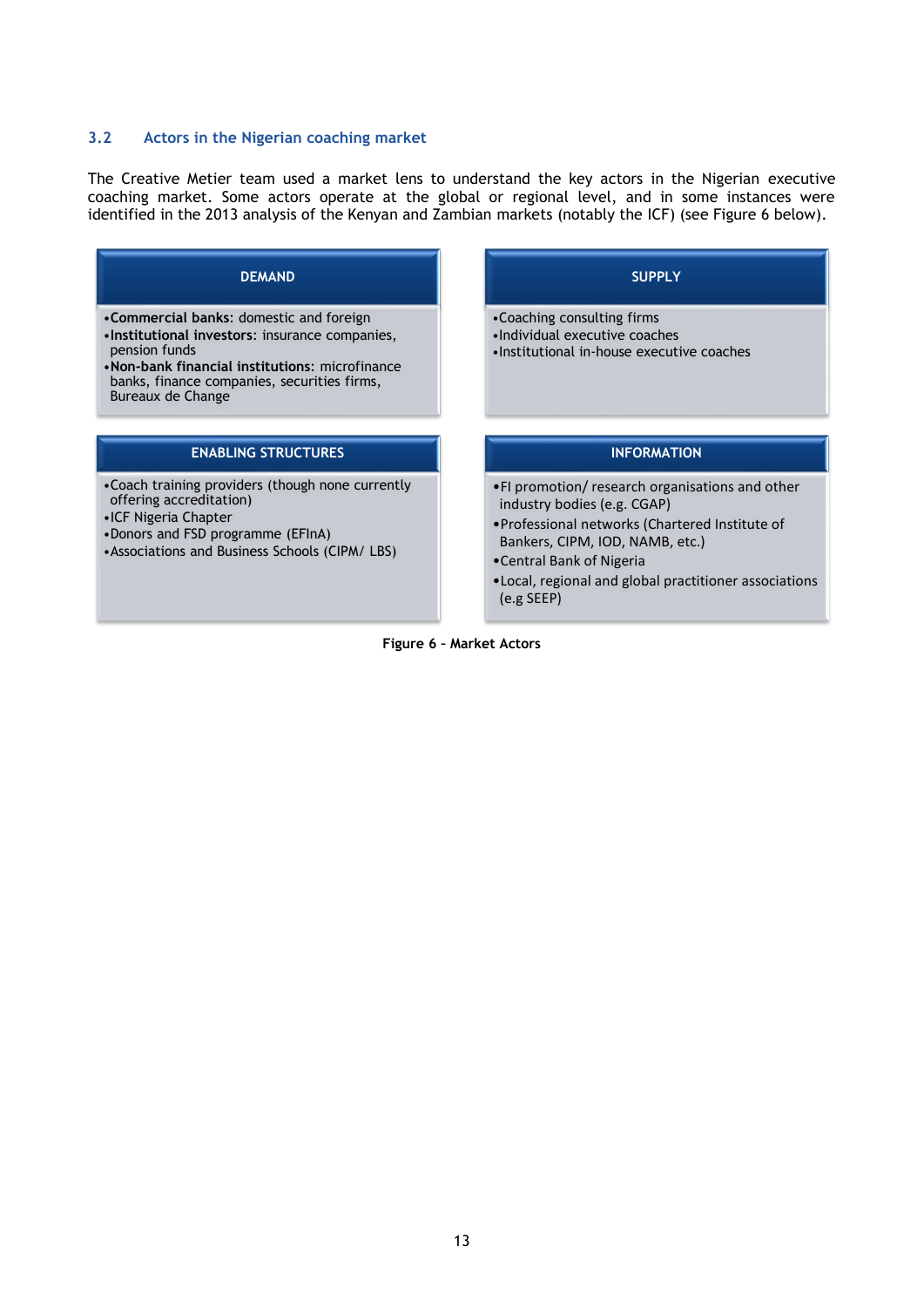## <span id="page-13-0"></span>**3.3 Perceptions of cost**

#### **Supply-side respondents**

The supply side respondents provided fee ranges per session of between 40 and 90 minutes of USD500 to USD2,500. The ICF Nigerian Chapter President estimated the range of fees currently charged in the market to be from N75,000 to N200,000 (USD375 – USD1,000), with an average of between N100,000 and N150,000 (USD500 – USD750).

*"What people are willing to pay depends on the problem they have….Money is not the problem, but perceptions. Once you have a strong brand, there won"t be any haggling on fees"- Coach*

#### **Demand-side respondents**

The demand side respondents did not indicate what they would be willing to pay largely because they had not used the services before. Rather they indicated a willingness to negotiate for a reasonable fee on the basis of receiving value for money paid.

It is evident from the research that HR Directors have a strong voice within the commercial banks in determining the allocation of capacity building budgets.

A leading coach targeting the financial sector estimated that senior executives who were receiving coaching from foreign coaches would be paying approximately USD1,000 per session. For local coaches, earning in naira and facing the currency devaluation as a result of falling oil prices, they will have seen a significant decrease in their fees. Whereas in mid-2015 a six month coaching programme would have earned USD300 per session, the equivalent in early 2016 was USD150.

*"There is a commitment to invest in the HR budget to the extent that they see value…. HR departments can influence organisational thinking towards coaching if there is buy-in"- Observer*

#### **Observers**

Observers did not have a sense of how much FSPs would be willing to pay though there was a sense that apart from paying for value, FSPs would also take into account things like the type of facilitation on offer and the venue for delivery when group coaching was considered.

*"Your audience too matters. The C-Suite, you can"t get them to attend this programme in Nigeria. That"s my perception. Maybe you take it to Dubai." - Observer*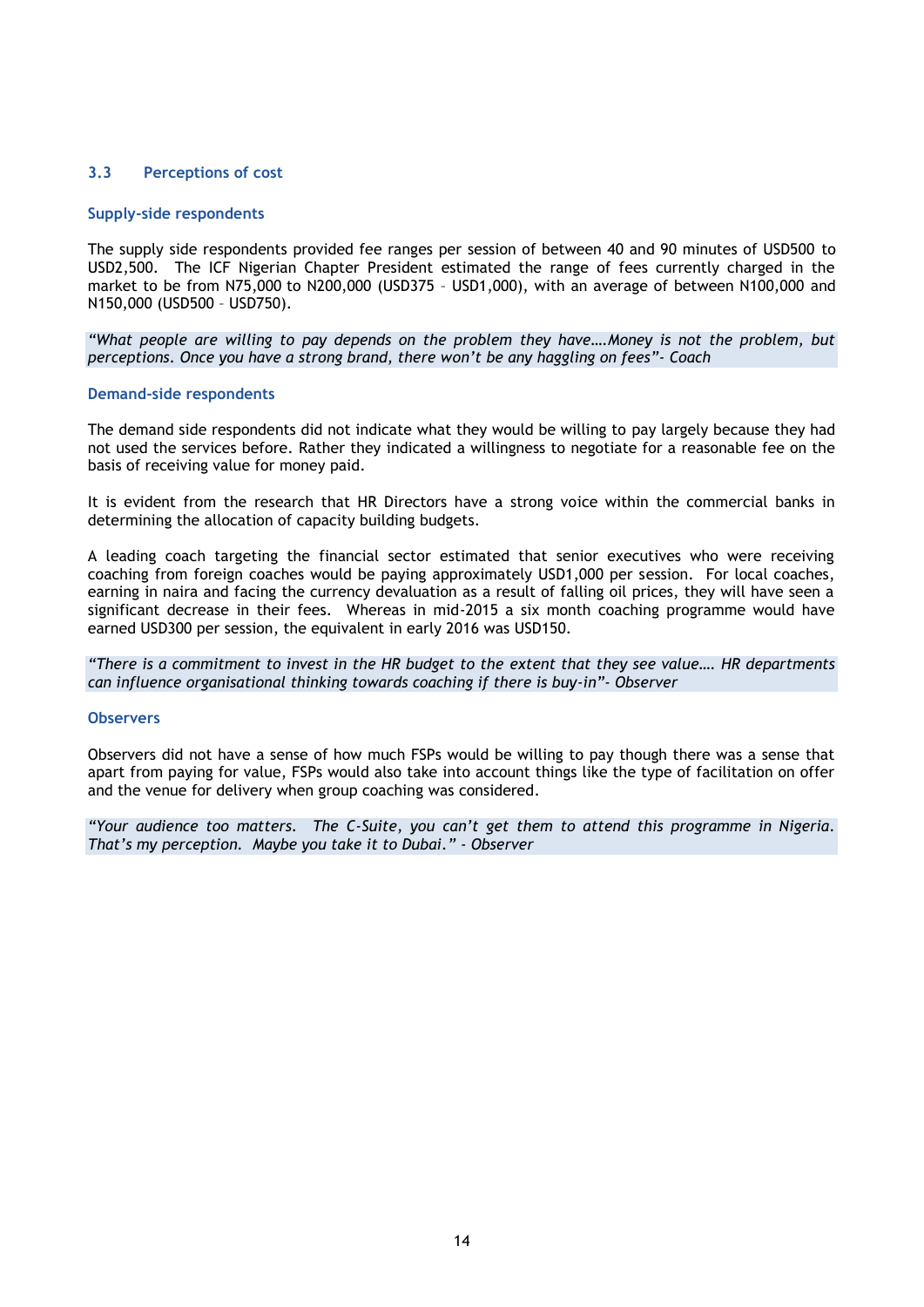## <span id="page-14-0"></span>**4.0 ESTIMATION OF POTENTIAL DEMAND AND REQUIRED SUPPLY**

#### <span id="page-14-1"></span>**4.1 Estimating potential demand**

The total available market for executive coaching services in the Nigerian financial sector would, theoretically, be comprised of the executives of all the institutions within the financial sector and related industries. These would include: financial services providers including commercial banks, microfinance banks, insurance companies, mortgage companies, development finance institutions operating at the community level, other non-bank financial institutions, as well as key regulatory bodies and relevant professional associations.

For this market sizing exercise, Creative Metier included the 21 commercial banks currently operating in the market and the top performing microfinance banks that are currently serving the underbanked or have the potential to do so. (See table below) Given their size and performance, these commercial banks and highly ranked microfinance banks are expected to have the capacity to invest in executive coaching services.

|                         | <b>Access Bank Plc</b>               |  |  |  |
|-------------------------|--------------------------------------|--|--|--|
|                         | Citibank Nigeria Limited             |  |  |  |
|                         | Diamond Bank Plc                     |  |  |  |
|                         | Ecobank Nigeria Plc                  |  |  |  |
|                         | <b>Enterprise Bank</b>               |  |  |  |
|                         | Fidelity Bank Plc                    |  |  |  |
|                         | First Bank of Nigeria Plc            |  |  |  |
|                         | First City Monument Bank Plc         |  |  |  |
|                         | <b>Guaranty Trust Bank Plc</b>       |  |  |  |
|                         | Heritage Banking Company Ltd.        |  |  |  |
| <b>Commercial Banks</b> | Key Stone Bank                       |  |  |  |
|                         | MainStreet Bank                      |  |  |  |
|                         | Skye Bank                            |  |  |  |
|                         | Stanbic IBTC Bank Ltd.               |  |  |  |
|                         | Standard Chartered Bank Nigeria Ltd. |  |  |  |
|                         | <b>Sterling Bank Plc</b>             |  |  |  |
|                         | Union Bank of Nigeria Plc            |  |  |  |
|                         | United Bank For Africa Plc           |  |  |  |
|                         | Unity Bank Plc                       |  |  |  |
|                         | Wema Bank Plc                        |  |  |  |
|                         | Zenith Bank Plc                      |  |  |  |
|                         | AB Microfinance Bank                 |  |  |  |
|                         | Accion MFB Nigeria                   |  |  |  |
|                         | FBN MFB                              |  |  |  |
| Microfinance Banks      | Fortis MBF                           |  |  |  |
|                         | <b>Grooming Centre</b>               |  |  |  |
|                         | <b>LAPO</b>                          |  |  |  |
|                         | Seedvest Group                       |  |  |  |

**Figure 7: List of commercial banks and microfinance banks included in market estimation exercise**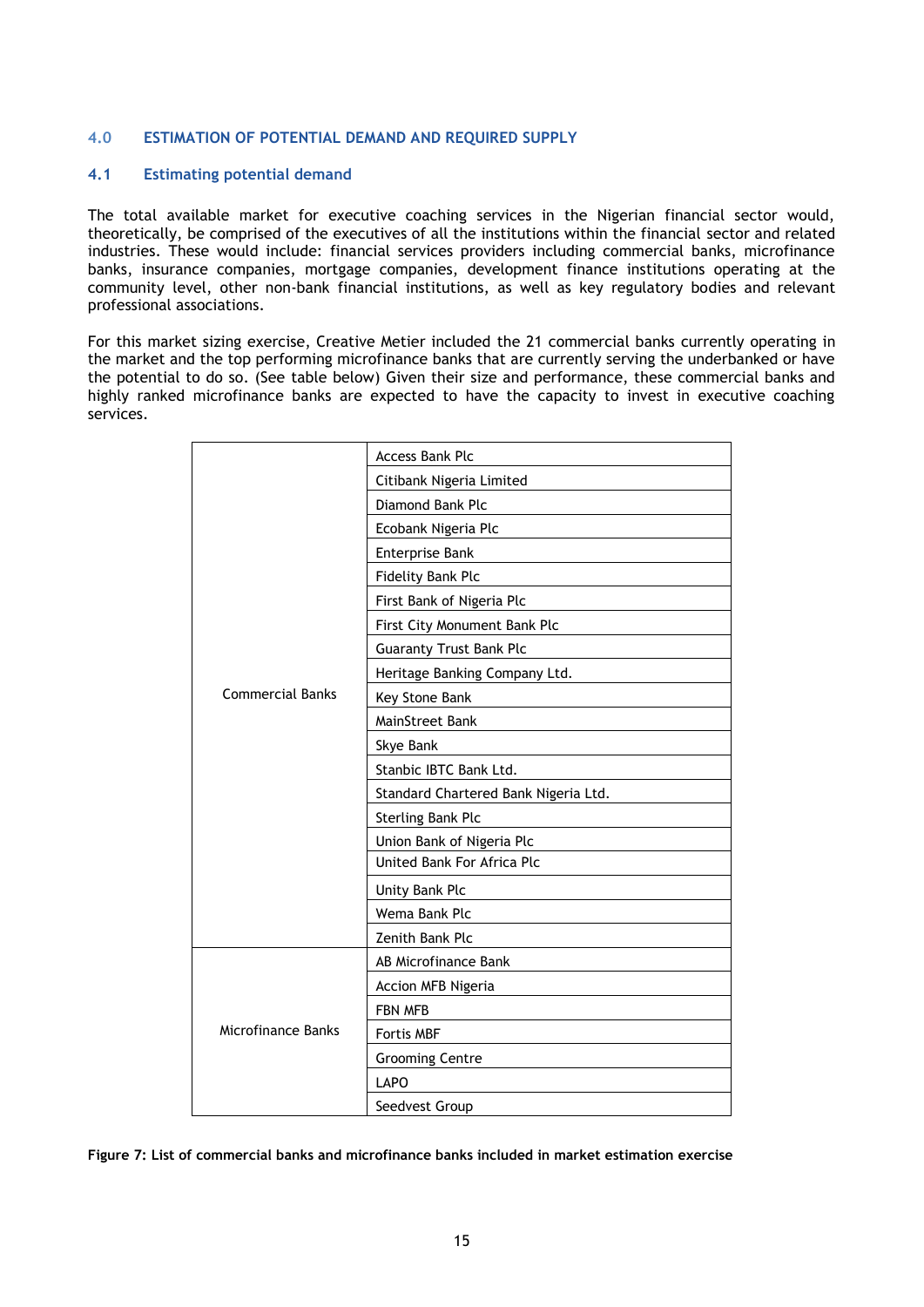To determine the size of these management teams, we reviewed the websites and recent annual reports of the twenty one commercial banks, seven of the top microfinance banks (including six that report to the MIX Market). Combined, these institutions list 386 members of their executive and management teams. Some of the institutions only mention their executive teams, which range from 5-10 people. Others list their full management teams of up to 50 members. One institution does not list their executive or management team, but based on the information from comparable institutions they are estimated to have seven senior executives. This would bring the total target market to a minimum of 393 executives.

To estimate the mid-management size of this population of commercial banks and top microfinance banks, we have used a rough estimate of four direct reports for each senior executive. So with total target of 393 executives, we roughly estimate that the pool of mid-management in the commercial banks and seven top performing microfinance banks to be 1,572.

It is important to note that once the business case for coaching has been demonstrated at more senior levels within an organisation; we frequently observe the extension of coaching provision to middle management levels. This has already been observed in the Kenyan market, where the coaching market is developing, with larger companies investing in broader coaching interventions across their middle management tier.

![](_page_15_Figure_3.jpeg)

# **Nigerian Commercial Banks Size of Executive Team**

*Sources*: bank websites, no information available for Heritage Banking Company *Note:* Diamond Bank and Fidelity Bank do not distinguish between executive and management teams so full management team is included here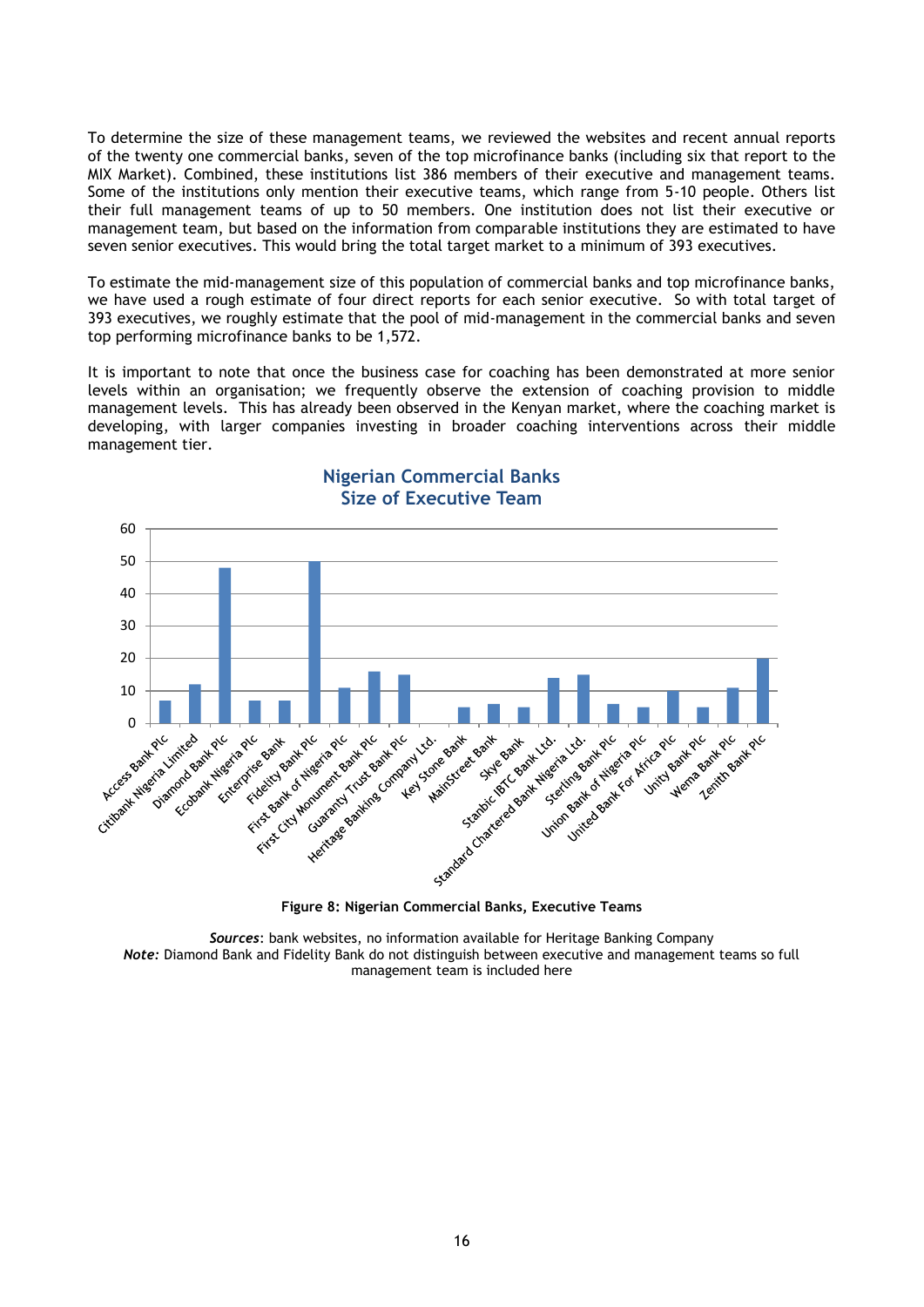![](_page_16_Figure_0.jpeg)

# **Seven of the Top Nigerian Microfinance Banks Size of Executive Team**

**Figure 9: Top Nigerian Microfinance Banks, Executive Team**

## <span id="page-16-0"></span>**4.2 Estimating the coaching supply required**

As mentioned earlier, there are currently 17 ICF-accredited coaches operating in Nigeria<sup>8</sup>, in addition to a far broader number of coaches with varying levels of training and approaches. According to several leading coaches interviewed in this research, the current number of credible, qualified executive coaches in Nigeria who can coach at senior levels is between 10 and 20. For the purposes of this estimation exercise, we will assume that the baseline is 15 coaches available to the target market of senior level executives in the Nigerian financial sector.

We have made the following assumptions to simplify this estimation exercise:

- Given that the demand for executive coaching is nascent, we assume that 25% of coaches providing services to the market will be working full-time as coaches, with the remaining 75% of coaches delivering coaching as part of a broader portfolio of services. For this larger group, coaching will represent 30% of their businesses.
	- It is important to note that the research did not identify any coaches who are working fulltime in the delivery of coaching services. All of the leading coaches interviewed offered a broader range of services as part of their businesses: training, consulting, etc. We have assumed in this scenario that at the stage of market maturity, there will be a cadre of coaches, though a smaller percentage, who can develop full-time coaching portfolios.
- Again, based on the nascent stage of the market, we assume that coaches will not specialize in serving the financial sector at this stage. We assume that the portfolio of financial sector clients for an average executive coach will be 25%.
- We assume that coaching is delivered face-to-face in this early phase of the market development, which will limit the number of coaching sessions a coach can book daily. If a coach is delivering services face-to-face at the clients' offices or clients' other preferred locations in Lagos, they should be able to conduct a minimum of 2 coaching meetings per day. (One hour for travel to each location, 15 minutes preparation prior to each meeting, 60-90 minute coaching sessions, one hour for writing follow-up notes after each session, break for lunch.) This number would increase in situations where a coach can meet with more than one client (back-to-back sessions) at the same location.
- We assume that coaches deliver monthly coaching sessions for a period of six months for each client.

1

<sup>&</sup>lt;sup>8</sup> ICF Nigeria website, [http://www.coachfederationng.org/Find\\_A\\_Coach.html](http://www.coachfederationng.org/Find_A_Coach.html)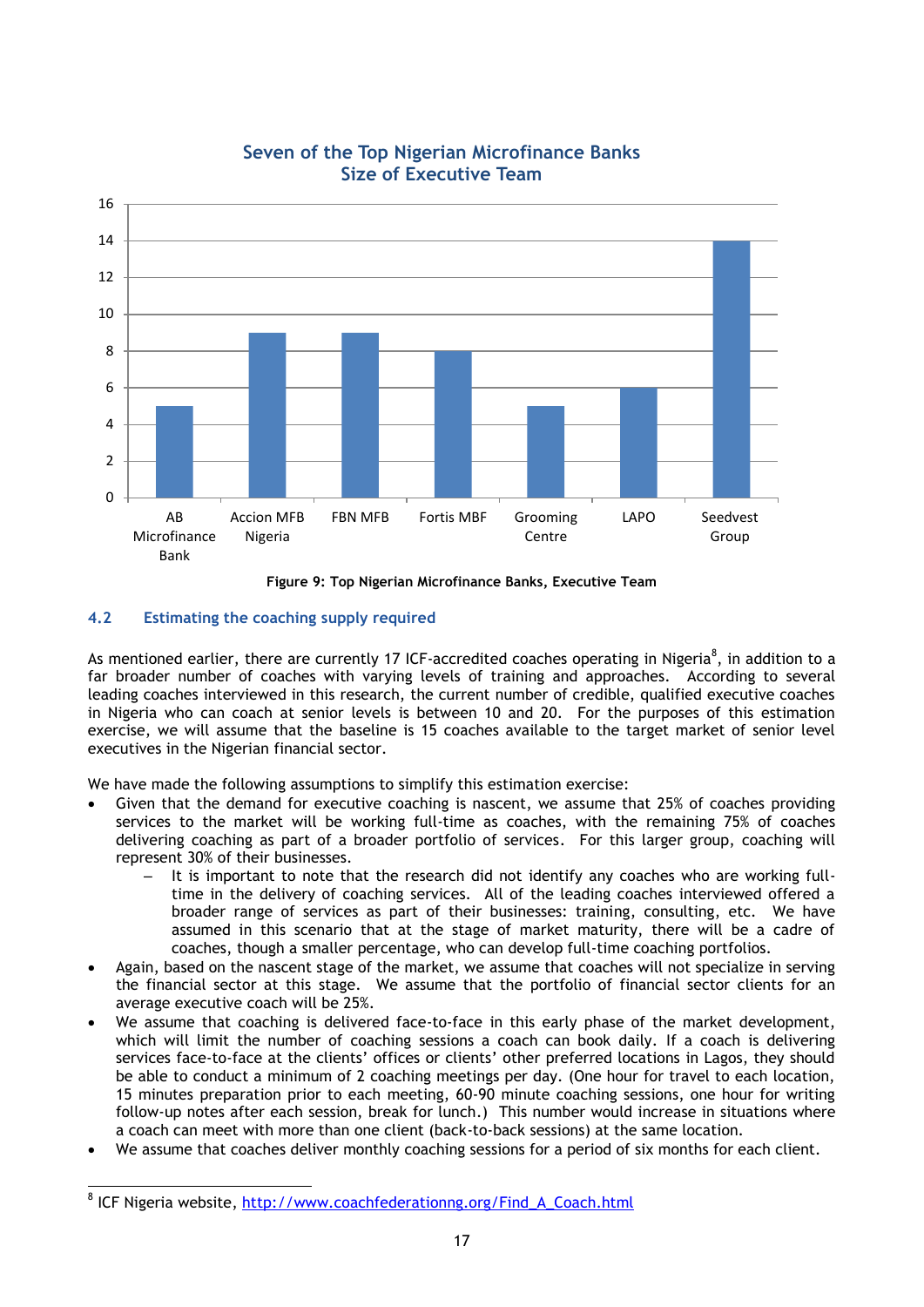A full-time coach portfolio, based on a 40-hour work week and four-week work month would be an average of 40 client sessions monthly.

![](_page_17_Figure_1.jpeg)

Based on the assumptions identified above, in the extreme instance where there was 100% demand from the senior executive teams of the commercial banks and top microfinance banks in Nigeria this would require the supply in the market to equal approximately 80 qualified, credible professional executive coaches.

|                              | <b>Full-time coach</b> | Part-time coach   |
|------------------------------|------------------------|-------------------|
| <b>Coaching capacity</b>     | 10                     | 3                 |
| Total number of<br>coaches   | 20 (25% of total)      | 60 (75% of total) |
| <b>Total clients coached</b> | 200                    | 180               |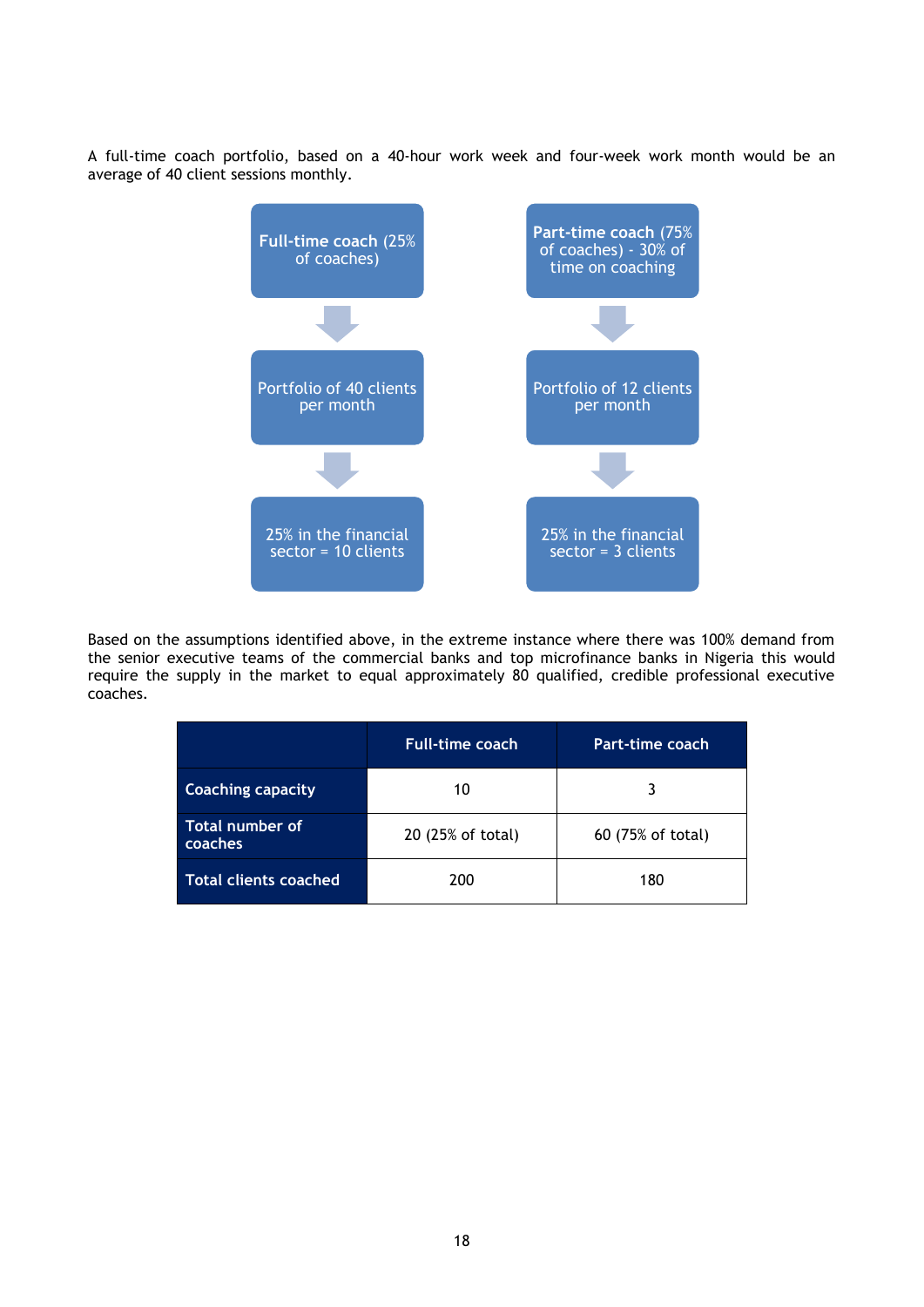#### <span id="page-18-0"></span>**5.0 FINDINGS AND MARKET DEVELOPMENT CONSIDERATIONS BY ELEMENT**

#### <span id="page-18-1"></span>**5.1 Supply**

**Supply definition: The availability of this service including the quality and cost of service, and availability of appropriately skilled suppliers, be they individuals or companies**

To serve the FI sector, Executive Coaches will need to have coaching skills and content knowledge appropriate to the institutions and individuals being coached, and be of sufficient calibre to command their professional respect.

#### **The state of the executive coaching supply**

One prominent local coach estimated the market to be between 10 and 20 "competent and qualified" executive coaches, though many more are operating in the market under the broader term of "coaching". The Nigerian coaching market includes both accredited and non-accredited coaches whose approaches range from life and spiritual coaching on one end, to executive, business results coaching on the other.

*"In the last five years I have seen at least 150 executive coaches with some certification, but they have not developed their expertise to provide coaching at a level that would make a difference." - Coach*

*"So there are two categories- some who call themselves coaches…and yes indeed we have come across one or two who are professional coaches: they have gone through the motions of accreditation, certification but…are not really coaching- they would want to coach if they were to retire." - Coach*

*"We have a lot of people that say they offer all sorts of things. People after you"ve worked for about 15- 20 years; the next thing that comes to mind is that it"s time to start your own consulting firm." HR Director, Microfinance Bank*

*"There is a thin line between executive coaching and life coaching. You can"t separate business coach from life coach [in Nigeria]." - Coach*

*"There are coaches coaching in the corporate space but they are …life coaches, so companies are not seeing the impact of coaching on the business side." - Coach*

In terms of differentiating between life and business coaching, there was a sense that coaching was still very new and yet to develop. The distinctiveness of either strand would evolve as the coaching industry matures.

*"Professions have life cycles. Like doctors initially all being GPs and then later specialising. We are all coaches (now)." – Coach* 

#### **Current provision**

The availability of executive coaches with appropriate skills, experience and accreditation to serve the financial sector appears highly limited at present though there is a keen interest to develop that market. The launching of the Nigeria Chapter of the ICF marks the beginning of a significant development era in executive coaching.

There was concern that with a burgeoning demand, the organising and catalysing effect of the ICF Chapter, and the attractiveness of the coaching profession for many from diverse backgrounds, the coaching supply may become saturated and in turn distort the value of the offering.

*"If this were to take off, we would have all manner of people branding themselves as coaches, being taken on by organisations but producing no results. I don"t know if there is a way to speed it up." - Observer*

*"Some people attend two-day programmes and claim to be coaches." - Coach*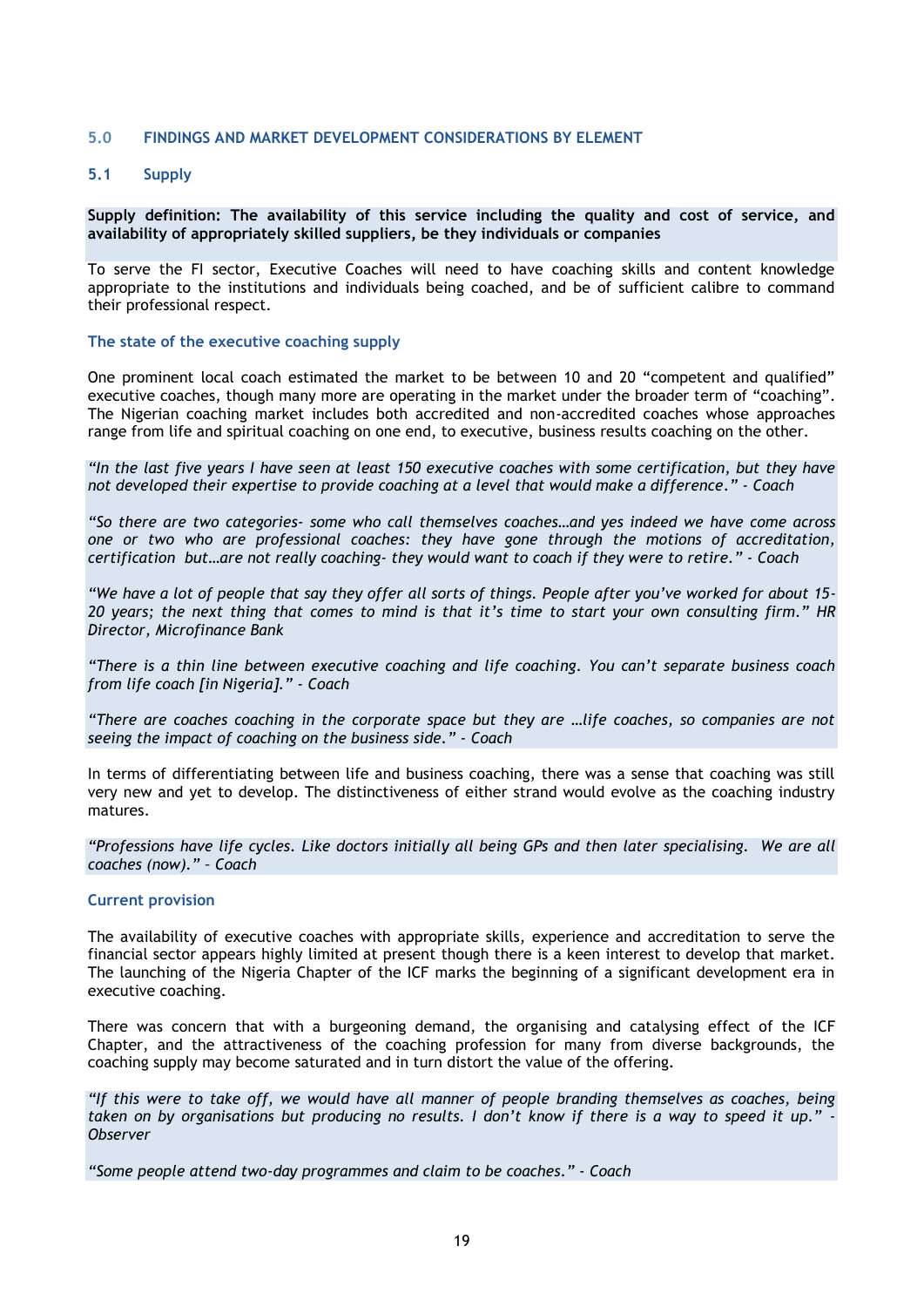The ICF has identified its role as supporting prudent growth of the supply of coaching in the local market through the use of accreditation and awareness building of coaching standards and practices.

*"Currently there is no regulation in the coaching space and therefore anyone can call themselves a coach and enter the market. We want to support the local chapter to build the capacity so that the market is able to distinguish between good and bad coaching. There will be a need to educate coaching clients to know how to choose qualified coaches that belong to a recognised association." International accreditor-*

## **MARKET DEVELOPMENT CONSIDERATIONS**

- Though the current supply of executive coaches who are credible to work with senior financial leaders is small, they are well-organised (with the recent convening of the ICF Chapter) and can be leveraged as a group
- Since executive coaching is a relatively new concept and the local ICF chapter has recently been launched, there is the opportunity to establish a strong brand and reputation with initial provision that will set the standard for the market
- The supply of local, qualified executive coaches needs to be supported by the local availability of accredited coach training programmes with strong reputations
- Developing strategic partnerships with academic institutions such as the Lagos Business School and associations such as the Chartered Institute for Personnel Management, will help build executive coaching supply, e.g. by integrating executive coaching into executive education programmes, developing appropriate accredited training for executive coaches. These partnerships would be predicated on a demonstrated interest in developing offerings for the market in addition to any integration of coaching as part of their other programmes
- Distinguishing the niches within the coaching profession will help to clarify the profile of an executive coach, and may begin to attract senior leaders from the financial sector who may see executive coaching as an attractive next step in their career

#### **What is working in East Africa**

Some of the factors that have contributed to the growth in the supply of executive coaches in the East African market:

- Availability of high-quality, accredited coach training programmes with growing reputations
- Strathmore Business School's creation of a cadre of trained, contracted coaches and its increased use of coaching in its executive education programmes
- Increased awareness of and engagement with the profession from professionals across related (HR, consulting) fields

#### <span id="page-19-0"></span>**5.2 Demand**

**Demand definition: CEOs and senior leaders of FSPs understand what executive coaching is and its business value; they have purchasing power and the desire and willingness to pay for these services**

Purchasers and consumers of executive coaching services need to understand the concept of coaching, its benefits, the business case for its use and be able to access funding to support delivery.

Respondents had varied levels of understanding of the definition of executive coaching, reflecting the market's nascent stage of development. A few disparate definitions were given during the research:

*"I believe that leaders need to be coached by other leaders who can see things from a different perspective. As someone in a situation, you might not be able to see things in a different perspective." CEO, Microfinance Bank* 

*"We try to raise managers that are not self-sufficient but are able to get team members to use their skills. An example is a football coach." Head of HR, Microfinance Bank*

*"My understanding of executive coaching is that when people transition from middle to senior management there are a lot of capacity issues and those have to be met through training and exposure. The person goes to bed one day as a middle manager and the next morning he is a senior manager, yet he*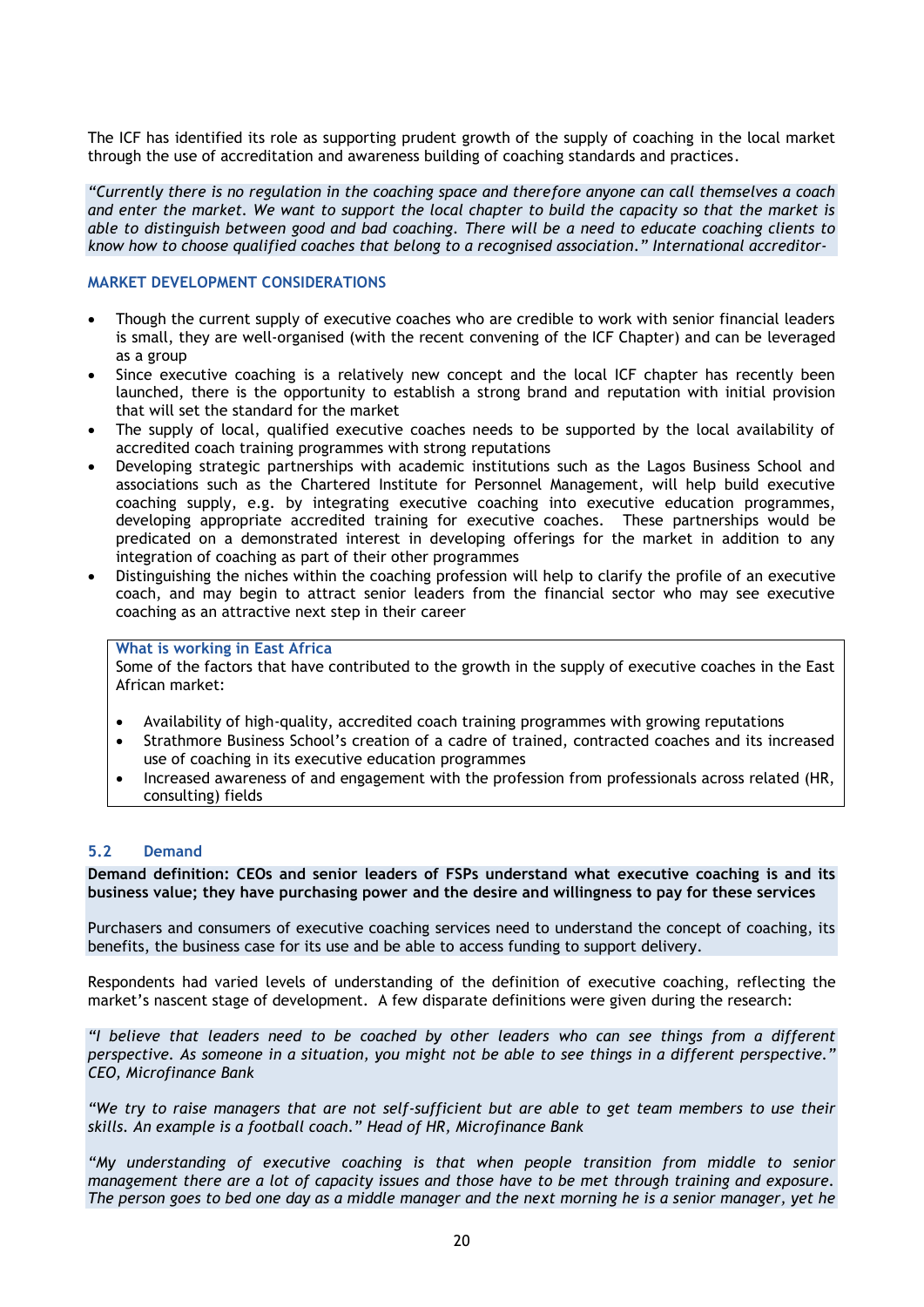*is the same person with the same limitations….executive coaching, I think maybe it"s more hands on..." CEO, Microfinance Bank*

Coaches interviewed for this research spoke clearly about the need for greater education on what coaching is, how it differs from other capacity-building and leadership development initiatives, and perhaps most importantly, what it is not.

*"There is confusion in understanding the three terms: coaching, mentoring and consulting. This is a big problem and calls for the need for awareness creation" - Coach*

*"I don"t think the bottleneck is simply numbers [disparity between numbers of executives and available number of qualified coaches], I think it is more the mind-set of what is and what it is not." - Coach*

*"I have a client who introduces me as her shrink." - Coach*

| High latent demand                                                                                                                                                                                                                                                                                                                                                              | Low effective demand                                                                                                                                                                                                                                                                                                                                                                                                                                                                                                                                                                       |
|---------------------------------------------------------------------------------------------------------------------------------------------------------------------------------------------------------------------------------------------------------------------------------------------------------------------------------------------------------------------------------|--------------------------------------------------------------------------------------------------------------------------------------------------------------------------------------------------------------------------------------------------------------------------------------------------------------------------------------------------------------------------------------------------------------------------------------------------------------------------------------------------------------------------------------------------------------------------------------------|
| The financial sector is large and growing, with<br>an articulated need for leadership enhancement<br>HR Directors are more informed than their<br>fellow senior executives about executive<br>coaching, and in some cases, can articulate the<br>impact on business results<br>Donors and enablers (LBS, CIPM, ICF) see the<br>role of executive coaching in strengthening FSPs | HR Directors' influence is often limited as they<br>may not be part of developing key strategies.<br>However HR Directors see the detrimental<br>effects of command and control strategies<br>The immediate bottom-line pressures on boards<br>and CEOs present short-term performance<br>horizons to the exclusion of longer-term<br>capacity building investments such as coaching<br>Resources not allocated towards a structured<br>investment in coaching<br>Culture of the leader who "knows it all" may<br>٠<br>limit willingness of senior leaders to seek this<br>kind of support |

#### **High latent demand**

Though some participants from the demand side did not have a clear understanding of executive coaching and its benefits, some HR Directors identified executive coaching as valuable in ensuring business success and were making moves to use it as a tool for desired results.

*"With the right pitch, executive coaching is about to take off" - HR Director, Commercial Bank*

*"Executive coaching is a major determinant of business success. Employees are now far more intelligent and because we seem to be recycling the same talent, employees now realise that they have choices…executive coaching is partnering with the leader to help the leader realise his or her own potential. It is a much longer term partnership." - HR Director, Commercial Bank*

*"I always get the sense that because leaders are driven by the bottom-line; half the time there are many elements of leadership they are not focused on. Executive coaching gives them that holistic view in terms of leadership and that there are things that help them have a more productive, cohesive and engaged work force" - Head HR, Commercial Bank*

Many of the coaches and HR Directors interviewed for this research felt that as long as the coaching industry is able to present clear evidence of its impact and potential, then the time is right to catalyse the market. The early stage of the market was seen as advantageous by many, as it meant that negative perceptions have not had time to develop.

*"I would say that executive coaching is a new phenomenon in Nigeria, not developed at all and therefore opportunities to sell it exist." - Observer*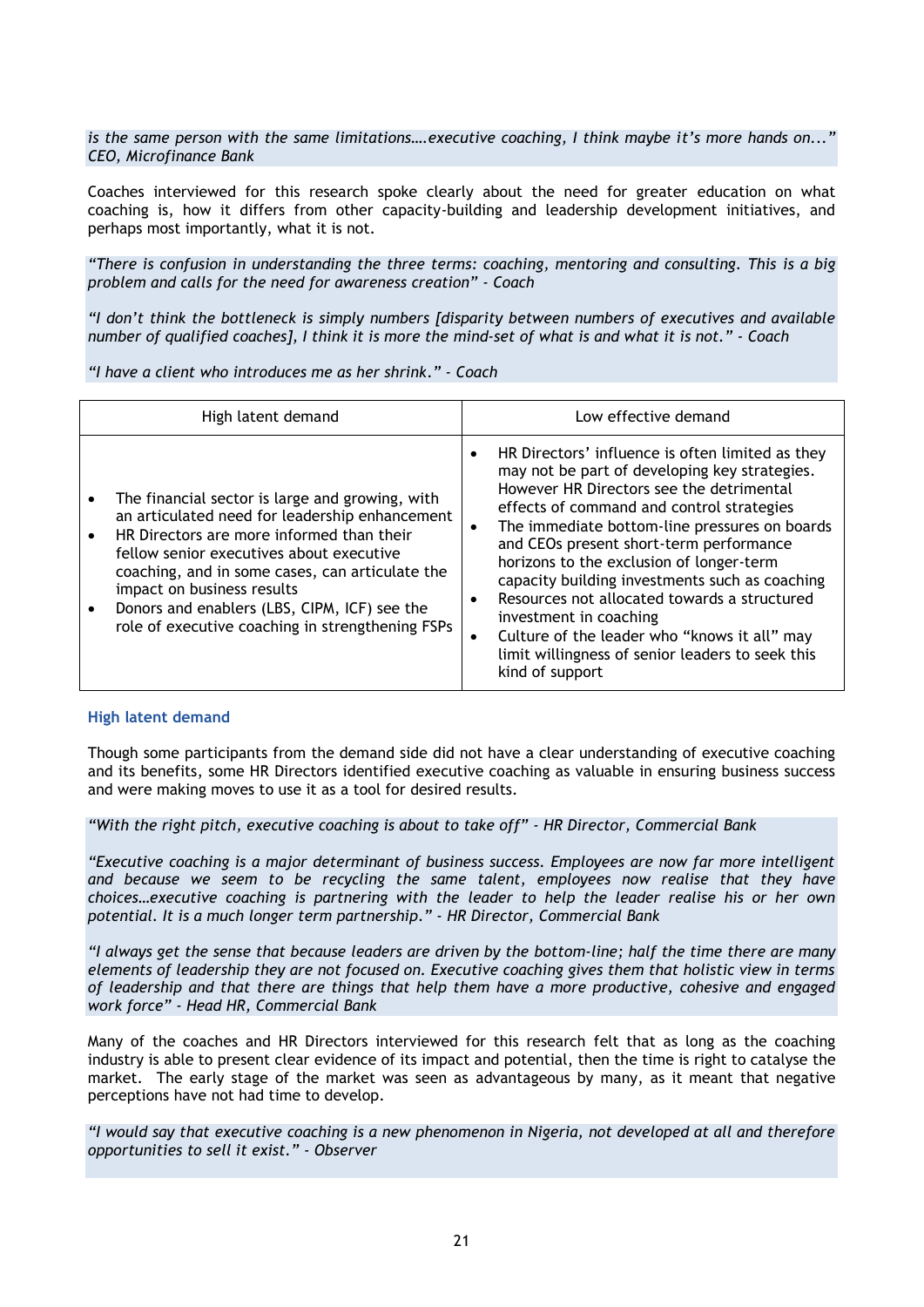In discussions with HR Directors from leading commercial banks, there were a few instances of successful advocacy to invest in executive coaching.

*"How we sold executive coaching to the leadership: we had a competency framework developed and looked for partners to help deliver the competencies. In the course of the training, we were looking at execution more. We came up with a blueprint for executive coaching in the bank after the session." - HR Director, Commercial Bank*

The International Coaching Federation was supportive of the developments in the coaching space in Nigeria. Their presence in the market at this early stage may mean that there may soon be greater information available to educate potential clients.

#### **Effective demand is low**

Though the appreciation of coaching as an enabler for business success from the demand side is growing, the actual current demand remains low. So though many see opportunities for growth, there is much to do to change the status quo.

*"Coaching until recently was a myth. Prior to ICF launch in Nigeria, what was known as coaching was onthe-job supervisor/subordinate training." - Observer*

Investments in capacity building, particularly at the senior levels, continue to be focused on more traditional, classroom-based learning programmes. These programmes may include some component of coaching, but that component does not appear to the primary driver for participation.

*"I am not aware that banks are availing themselves of coaching. Some banks send their senior executives to attend programmes abroad and sometimes there is a coach attached to the programme. But it's a few of them that do that." - Observer*

**The demand side respondents saw** the value of coaching but felt that CEOs as decision makers needed to make a link with the current problems in the sector. Executive coaching needed to be seen more as an enabler for business success including resolving current bottom-line issues:

As noted earlier, some respondents attributed the low demand to the fact that the prevailing culture promotes a view that senior people must be self-sufficient and therefore would have no need for this type of support:

*"As a people, we can be over-confident - "Why do I need someone to tell me this, I know it anyway". It may get in the way of people recognising [the need for coaching]." - Observer*

*"You would need to get them to believe that they have a need to be taught something…" - Observer*

*"The opportunity is there but the likely beneficiaries can afford to go abroad…They think "I can go abroad to get value for my money. The person that wants to coach me here, where did she get her knowledge from? Why can"t I go to the source?" - Observer*

The Nigeria FI sector is considerably large in comparison with other countries in the region and therefore consists of complex dynamics that inform expectations. To serve the FI sector, executive coaches will need to have coaching skills and content knowledge appropriate to the institutions and individuals being coached, and possess the necessary gravitas to command their professional respect. From the findings, it is clear that the track record of the executive coach and their professional experience would be paramount in the coach selection process.

*"How successful have you been in what you have done? If the coach cannot impress me, I"ll be switched off. How do you engage me?" - Head HR Director, Commercial Bank*

*"They want to see your career path because even though coaching is not telling you what to do, do you have an idea of business?" - Coach*

**Current use of coaches**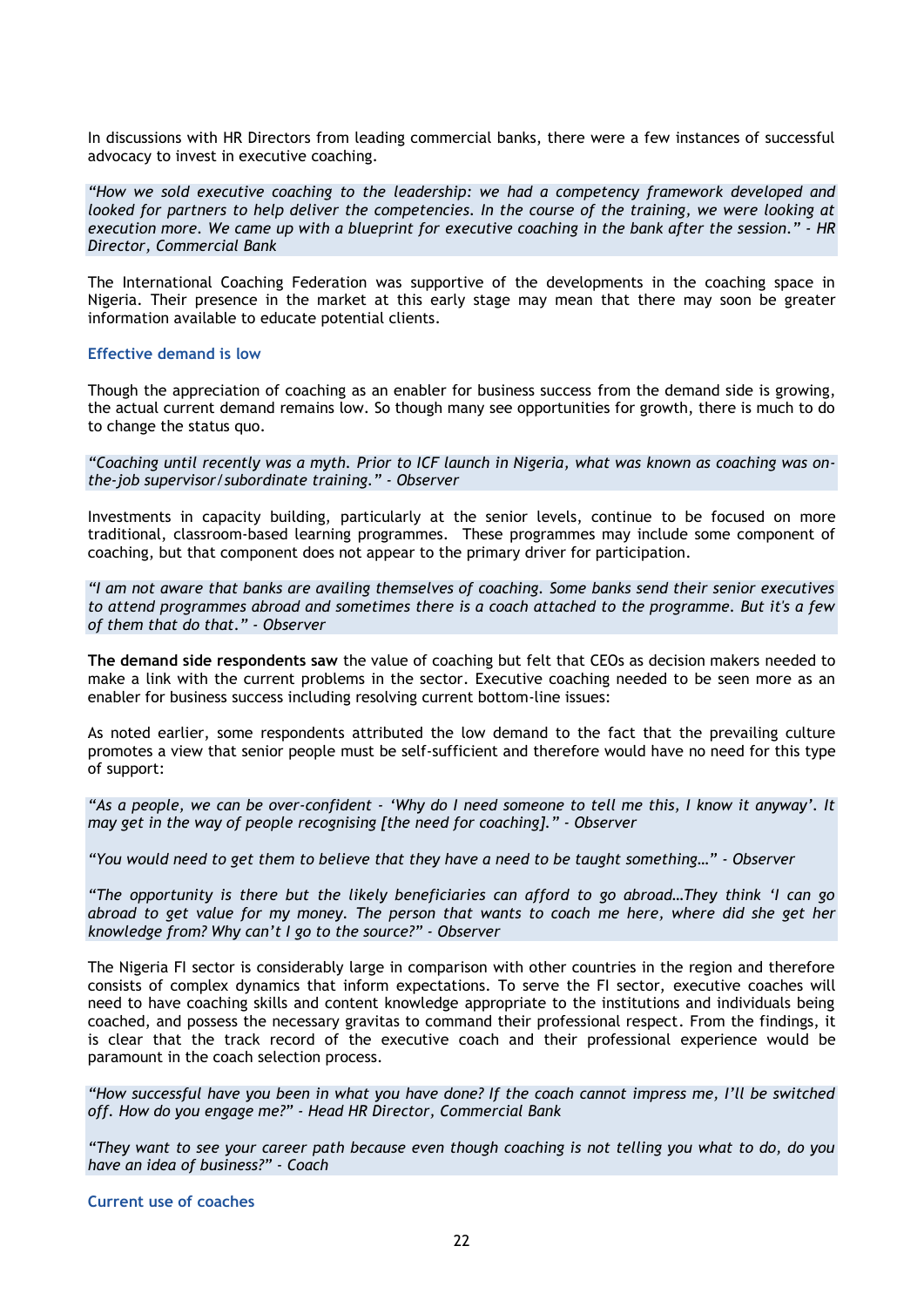Creative Metier's research identified the use of coaches to a limited extent in the following areas:

- Coaching targeted at the executive to help them deepen and widen their leadership competencies in the growth of the organisations
- To provide performance feedback and mentoring support to improve efficiencies
- Provide a platform for cooperation and sharing experiences within an organisation
- Implementing a competency framework

## **Desired characteristics**

The demand-side findings emphasised an expectation of the type of coach who would serve the FI market. The following reflects some specific expectations:

- A solid track record: "track record how successful have you been in what you have done." HR Director, Commercial Bank
- Someone who exudes confidence: "at a point it comes to who am I confident in, who do I believe in" HR Director, Commercial Bank
- Ability to bring value: "in terms of value it's not about where they are coming from but what they have to offer." HR Director, Microfinance Bank
- Perception of maturity: "Age is important. I would not bring in a person younger than 35." HR Director, Microfinance Bank
- Perception of foreign coaches being preferred: "They [CEOs] like foreign coaches." HR Director, Commercial Bank
	- $-$  "To bring an external coach, I would explore that possibility. The coach should have knowledge of the specific things and knowledge and experience of what's going on. Having first hand experience." HR Director, Microfinance Bank
	- "Of course Nigerians like the international exposure [of a foreign coach], the farther the more interesting." HR Director, Microfinance Bank

## **MARKET DEVELOPMENT CONSIDERATIONS**

- The current cadre of qualified executive coaches in the market need access to up-to-date information on the state of the financial sector and critical issues facing leaders in order to most effectively market their services and demonstrate the relevance of the coaching service to leaders' current challenges
- As FSPs in Nigeria continue to look to more traditional formats and sources for executive development (i.e., executive education), actors such as Lagos Business School have an opportunity to expand the FSPs' exposure to executive coaching by incorporating it more fully into more traditional leadership programmes. A deeper understanding of Lagos Business School strategy and vision for coaching is needed in order to assess whether they are willing and able to play a market stimulation role
- Among the HR Directors from commercial banks who participated in the research, it is evident that there are several strong allies for the local coaching profession. It will be important to continue to develop the awareness of the business case for coaching among HR leaders in the sector, potentially through associations such as the Chartered Institute of Personnel Management of Nigeria
- Dissemination of case studies that illustrate the business case for coaching in the financial sector in sub-Saharan Africa will be critical to support the growth of demand

## **What is working in East Africa**

Some of the current investments to stimulate demand in the East African financial sector:

- FSDA's market stimulation activities in East Africa in June and September presented evidence of the impact of executive coaching on leadership and organisational performance, though evidence from the East African context has yet to be developed
- Ten senior leaders are receiving high-quality executive coaching for a six-month period, concluding February 2016, and will be well-positioned to serve as ambassadors for coaching to the financial sector
- Case studies will be developed on two leading financial institutions in the region with a clear story of the business results of investing in a coaching culture
- SBS is considering expanding the integration of coaching into a larger number of its executive education programmes, thereby reaching more senior executives with coaching services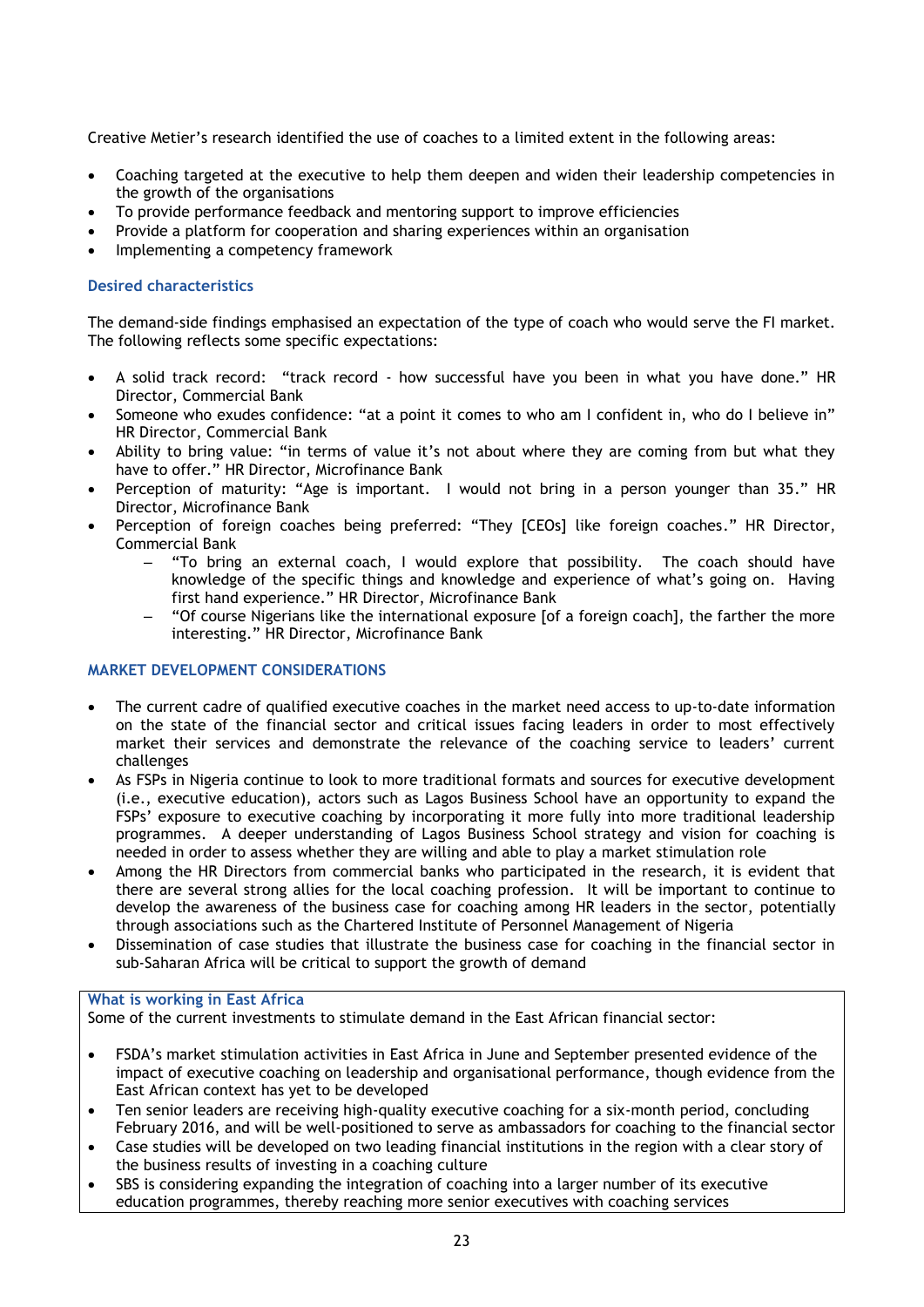## <span id="page-23-0"></span>**5.3 Enabling structures**

**Enabling Structures definition: Structures are in place that support the efficient functioning of the market including regulation, training and/or recognised assurance of suppliers. A well-developed market would also include advocacy, research, skills development, infrastructure, product development, rating agencies, market research, coordination and support to develop service provider capacity.**

Clear accreditation routes, high quality coach training and robust identification of appropriate and credible coaches needs to be in place.

The enabling structures required to support the development of executive coaching in the financial sector include:

- Appropriate access to skills development training and accreditation for coaches
- Well-functioning professional bodies for executive coaches that coordinate industry activities, support advocacy on behalf of the profession, produce research to demonstrate impactWell-functioning practitioner associations in the finance sector at all levels - deposit money banks, microfinance banks, discount houses, etc.
- Donor support for initial market development and cost-sharing with institutions to support implementation. This support ideally would be focused on sponsoring the development of a Nigerian accredited executive coach training programme and the investment of coaching and in-house consultancy for high profile financial institutions

#### **Accreditation**

There is a lack of accredited training programmes in the market. The research identified that:

- Potential coaches can access international and local coach training from various academies in Nigeria, though none of the local programmes are currently accredited by an international accrediting body
- There is a concern about saturation in the market of self-branded "coaches" that may weaken any burgeoning growth in the coaching market because of weak delivery Global coaching accreditation bodies such as the ICF are staking their presence in Nigeria with the

intention of strengthening the industry and setting standards. This self-regulation will mark an important step in the market's maturation

Lagos Business School has begun to incorporate executive coaching into their executive education programmes, though the vision for their longer-term role in developing coaches for the market is not yet well-understood:

*"Two years ago, we started offering it (executive coaching). We had a number of people that did it. When I sat with them to ask what they were doing (explain the course), each one had a different understanding of what it was. When we started saying to organisations that we would include coaching to class offerings, it was very much received. It appears that it does have a role." - Lagos Business School*

As an academic institution, there is a possibility of strengthening this effort and partnering with an accredited coach training firm to train larger numbers coaches through high-quality programmes. There is also the possibility to expand the integration of executive coaching into a broader range of executive education programmes.

Similarly, the Chartered Institute of Personnel Management see themselves as playing a critical role in supporting the financial sector in Nigeria and could be enjoined to strengthen the coaching space:

*"We regulate the HR professionals in Nigeria. By virtue of this department, we run programmes for the C-suite. Some programmes are targeted at the C-suite like emotional intelligence for them to have an overview of what should be done as a leader. Through these programmes, we have banks, insurance companies, mortgage houses. Virtually all their HR Directors are our members."- Chartered Institute of Personnel Management*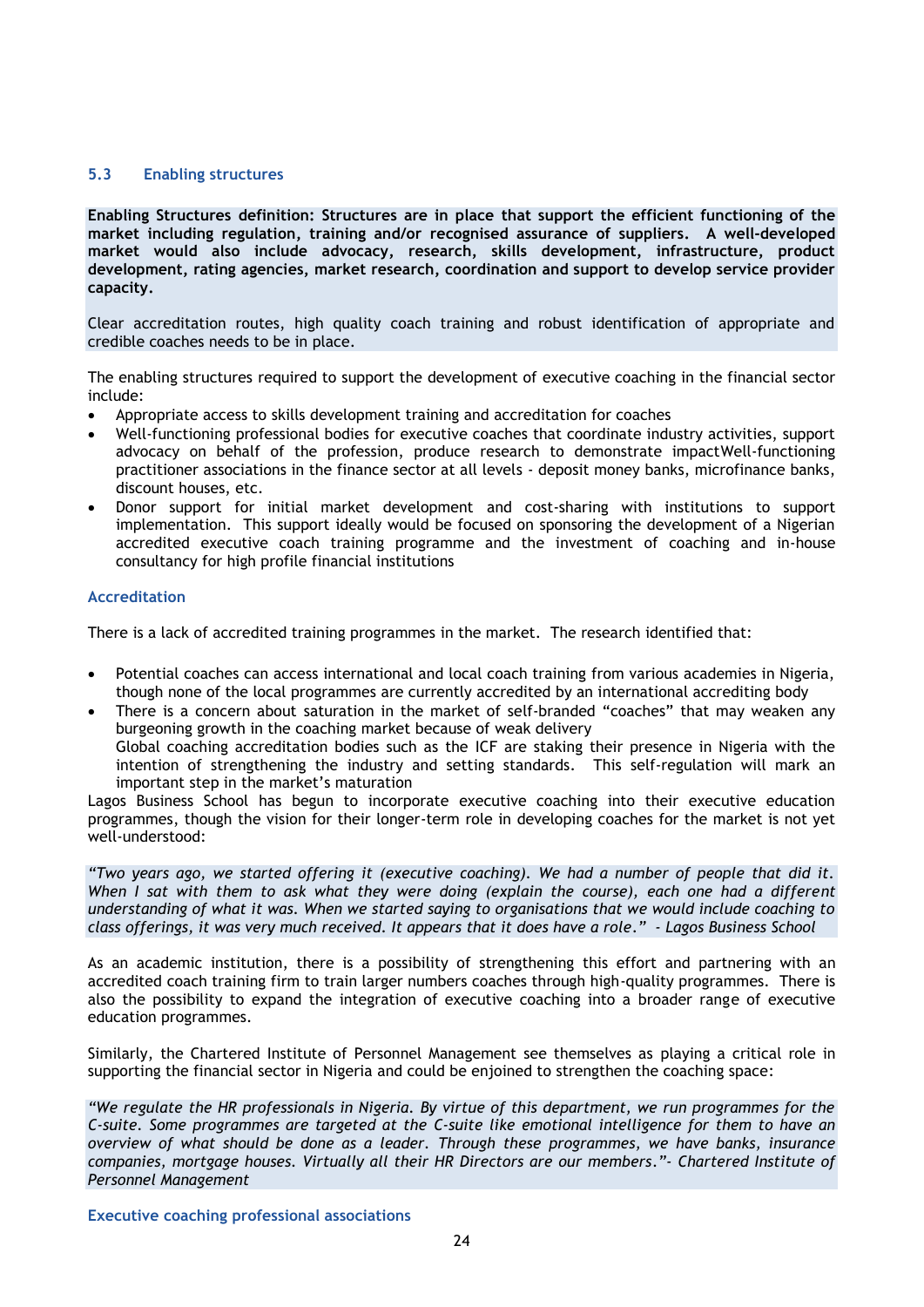Professional coach associations perform an important role around improving standards of practice: providing information around professional development; articulating best practice; peer networking; advocacy and promotion of coaching as a service. With the early arrival of ICF into the market, FSDA may want to encourage the establishment of a broader industry association that is not aligned with a single accrediting body. This will support a broader diversity of accreditation routes and approaches.

## **MARKET DEVELOPMENT CONSIDERATIONS**

- Support Lagos Business School to expand the provision of coaching through its executive education programmes
- Create sustainable links with credible international providers to support the development of reputation and delivery amongst local providers of coach training and development
- Encourage CIPM to become a more active voice in advocating for executive coaching in the financial sector and other industries
- Encourage the coaching industry to create an industry-wide body that embraces a diversity of accreditation routes and coaching approaches
- Support the development of effective business models for service providers and provide business development support to fledgling coaching companies and individuals in the longer term

#### **What is working in East Africa**

Some of the advancements in the enabling structures to support the coaching market in East Africa include:

- FSDA's investment in a returnable capital grant to provide business coaching for small coaching firms
- FSDA's market stimulation activities have already stimulated increased dialogue among coach providers in the market

## <span id="page-24-0"></span>**5.4 Information**

## **Information definition: Regarding the provision of and access to the service, its best practice implementation and benefits, to support demand-side awareness and decision making**

Information to support the awareness of and business case for executive coaching, including professional development and industry focused networks, is required.

Throughout the research, the lack of available information on the state of the industry, awareness of the definition of executive coaching, evidence of its benefits and its role in delivering business results was a critical gap. Important messages for the market include:

- **Differentiation between executive coaching and other coaching approaches**. In the words of one successful executive coach: "most publicity has been around life coaching. If I go on a radio show, by the time the programme is over, I would have been reduced to a life coach."
- **Evidence of the impact executive coaching can have to improve business performance and results**. An HR Director interviewed identified the need for that evidence to be generated at the industry level but also internally where coaching investments have been made. 
"We need to have a wav of measuring coaching effectiveness so they can see the ROI. HR should have an inherent system of doing that."
- **Successful case studies of FSPs that have meaningfully integrated executive coaching into the**  business, with results. "We need successful case studies that will stir up the market."
- **Information about providers, accreditation and rating agencies for the providers that provide confidence to the market about value they are getting from the providers.**

This lack of information impacts the ability to make decisions to purchase coaching services, to identify potential suppliers and to make the business case for funding.

#### **Industry bodies and professional associations providing support/endorsement**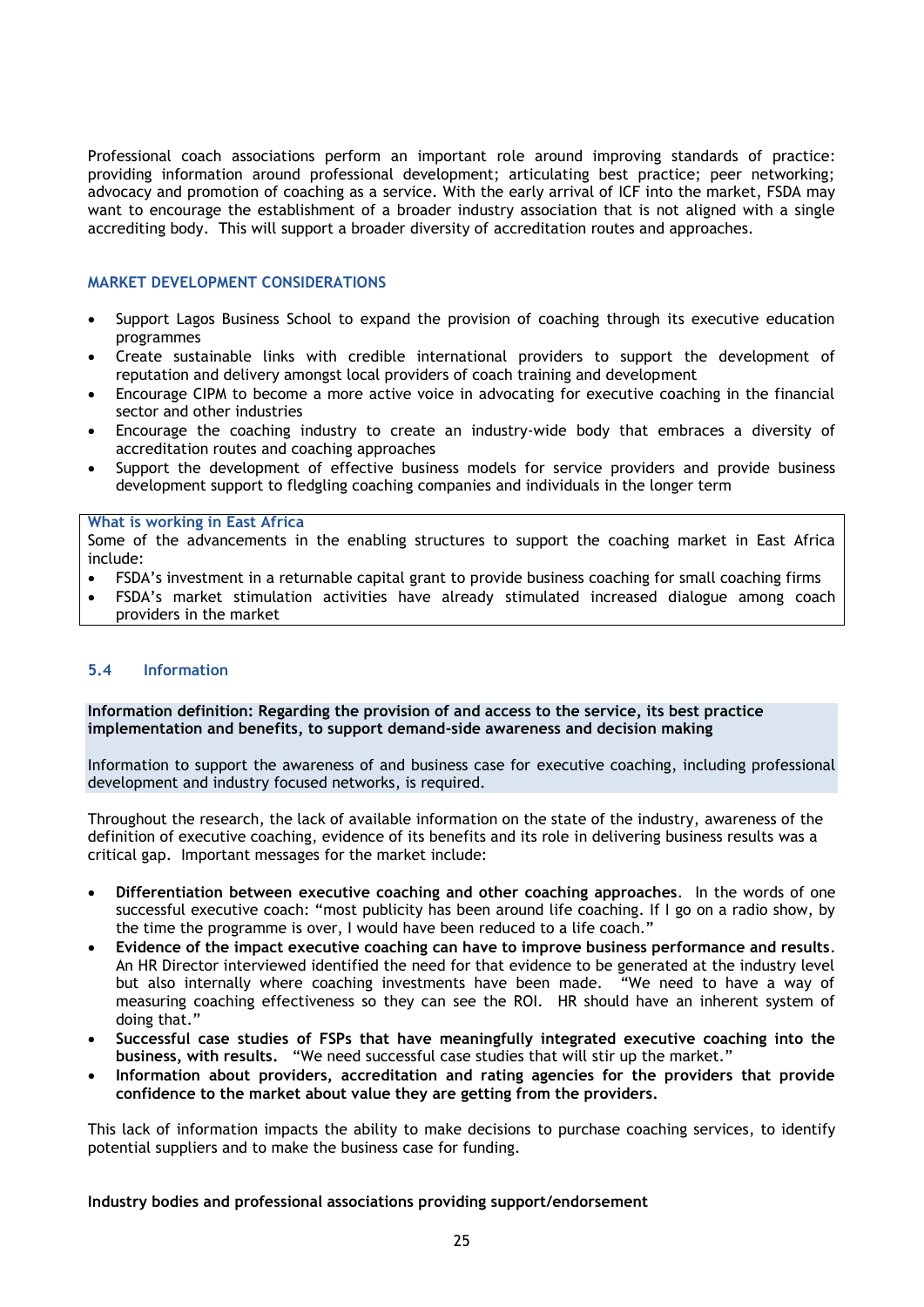The Institute of Bankers, the National Association of Microfinance Banks (NAMB), the Association of Non-Bank Microfinance Institutions (ANMFIN) and other professional associations (e.g. Chartered Institute of Personnel Management, Institute of Directors, Institute of Chartered Accountants) have the potential to play an important role in advocating for a focus on leadership development and strategic HR, and in endorsing executive coaching. The Central Bank of Nigeria through the Competency Framework does advocate for proper accreditation and endorsements on HR enhancement, with coaching as inclusive in the broader leadership development.<sup>9</sup>

Advocacy through these bodies would be through:

- Hosting events to introduce the concept of executive coaching to the industry
- Statements and/or comments in publications
- General endorsement and advocacy

## **MARKET DEVELOPMENT CONSIDERATIONS**

- Engage leading sector associations to inform their leadership about the potential of executive coaching, and to encourage the topic to be integrated into association events and fora
- Disseminate executive coaching case studies, initially developed from FSDA's East African market stimulation work, through national events targeting CEOs and HRDs from the financial sector
- Encourage the ICF chapter and other coaching bodies to provide transparent information to the sector on the range of coaching approaches, accreditation routes, coaching standards, pricing, etc.
- Encourage Lagos Business School to produce local research on the impact of coaching, through case studies of the school's alumni institutions
- Make information available to academic institutions and coaching companies seeking to extend their services into the sector, in particular on marketing and the development of effective business models for delivery

 9 http://www.cenbank.org/out/2012/ccd/competency%20framework.pdf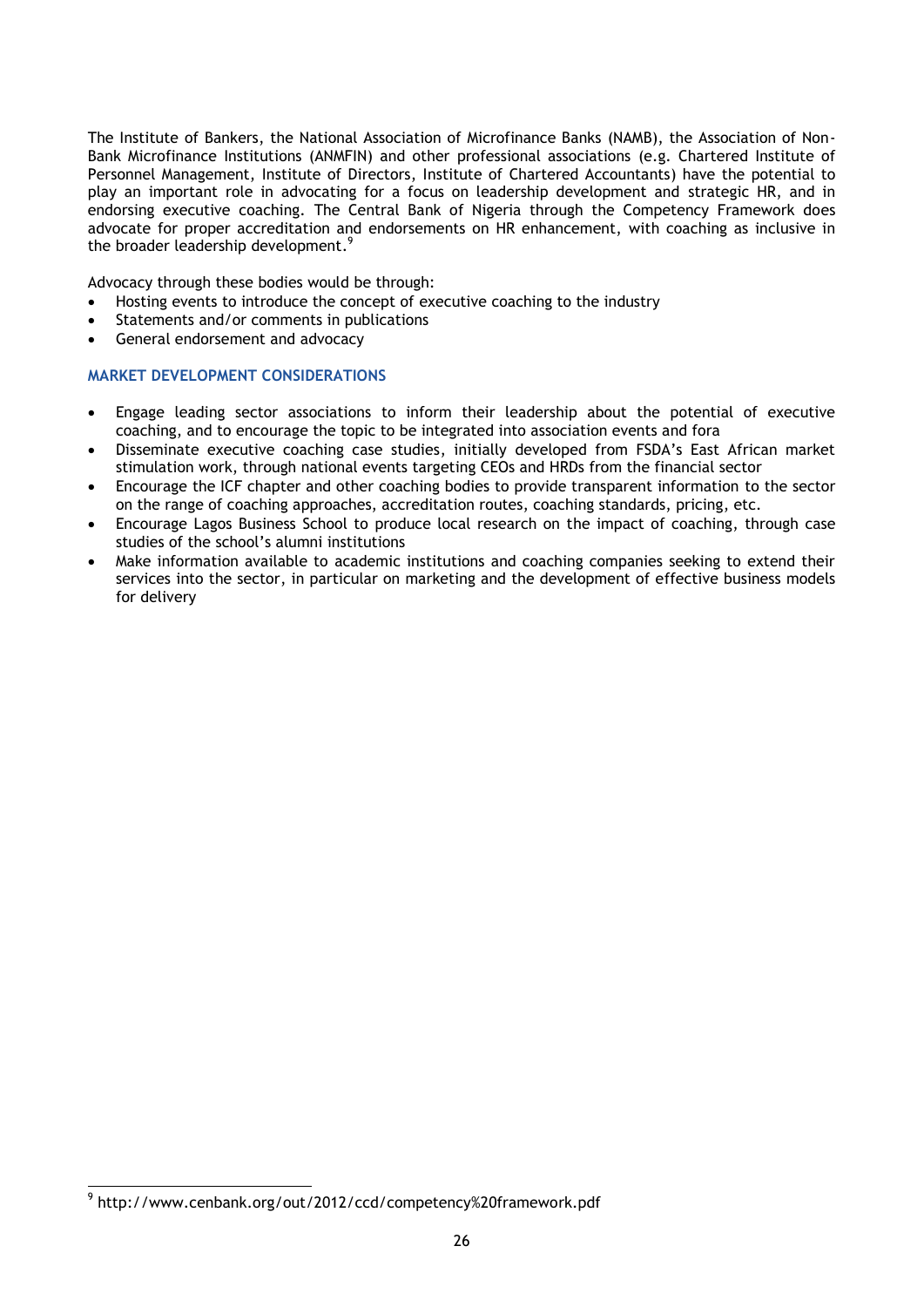## <span id="page-26-0"></span>**6.0 RECOMMENDATIONS**

## <span id="page-26-1"></span>**6.1 Opportunities and barriers**

The lack of information in the market is the largest current barrier to the coaching industry's growth. There is a need for information on: the current supply of coaches in the market, the different approaches and specialisms, the business case for coaching for the financial sector in Nigeria, and evidence of its impact in financial institutions in the market and in the region.

Research participants identified the following potential opportunities and barriers to building the executive coaching market in Nigeria:

| <b>Opportunities</b>                                                                                                                                                                    |           | <b>Barriers</b>                                                                                                                                                 |
|-----------------------------------------------------------------------------------------------------------------------------------------------------------------------------------------|-----------|-----------------------------------------------------------------------------------------------------------------------------------------------------------------|
| A new market that has not been negatively<br>impacted by earlier missteps or saturation<br>The establishment of the ICF chapter and<br>recent momentum can be leveraged                 | ٠<br>٠    | Lack of understanding of the link between<br>executive coaching and current business<br>challenges and the need to deliver results<br>Limited supply of coaches |
| Dissemination of case studies and other<br>practical knowledge pieces on the potential for<br>executive coaching for the financial sector will<br>shape the understanding of the market | $\bullet$ | Lack of appropriate training and accreditation<br>for coaches<br>Continued focus on "traditional" leadership<br>development programmes for leaders              |
| Other strong voices in the market can support<br>awareness-building - i.e., CIPM, Institute of<br>Banks, Institute of Directors                                                         | $\bullet$ | If perceived as driven by an external agenda<br>(i.e. financial inclusion from CBN) or a donor,<br>then institutions will be less willing to buy in             |

## <span id="page-26-2"></span>**6.2 Potential market stimulation activity**

## **Supply**

As one research respondent noted, coaches may continue in this nascent market to seek to offer a broad range of coaching approaches in order to maximise their potential client base. Within the spectrum of executive/organisational/leadership coaching, this position of generalist is to be expected at this early stage of development. The challenge, however, will be for coaches focused on serving institutional clients to differentiate themselves from coaches targeting individuals with more personal approaches to coaching (i.e., life, spiritual, career, etc.).

Just as with the Kenyan and Zambian markets, the development of a sufficient cadre of qualified, credible executive coaches who can serve the needs of leaders in the financial sector requires a long-term horizon.

1. We recommend that FSDA engage with key emerging enabling structures – Lagos Business School, the ICF Nigeria Chapter, and the top training programmes – to expand the opportunities for qualified candidates with suitable gravitas and professional experience to train as executive coaches.

## **Demand**

The demand for coaching services must be supported by the availability of compelling and relevant information and evidence of the results of coaching investments, just as the supply of coaches needs to be bolstered by current and future enabling structures in the market.

We recommend two possible means of supporting the demand for coaching:

- 1. Exposing a cohort of high profile leaders in the financial sector to executive coaching. This could take a similar form to the programme being delivered in Kenya for the East African region: a programme co-delivered with Lagos Business School followed by five months of executive coaching.
- 2. Identify a smaller number of FSPs with reputations as market leaders and with a good track record of talent and leadership development, and invest more deeply within those institutions to develop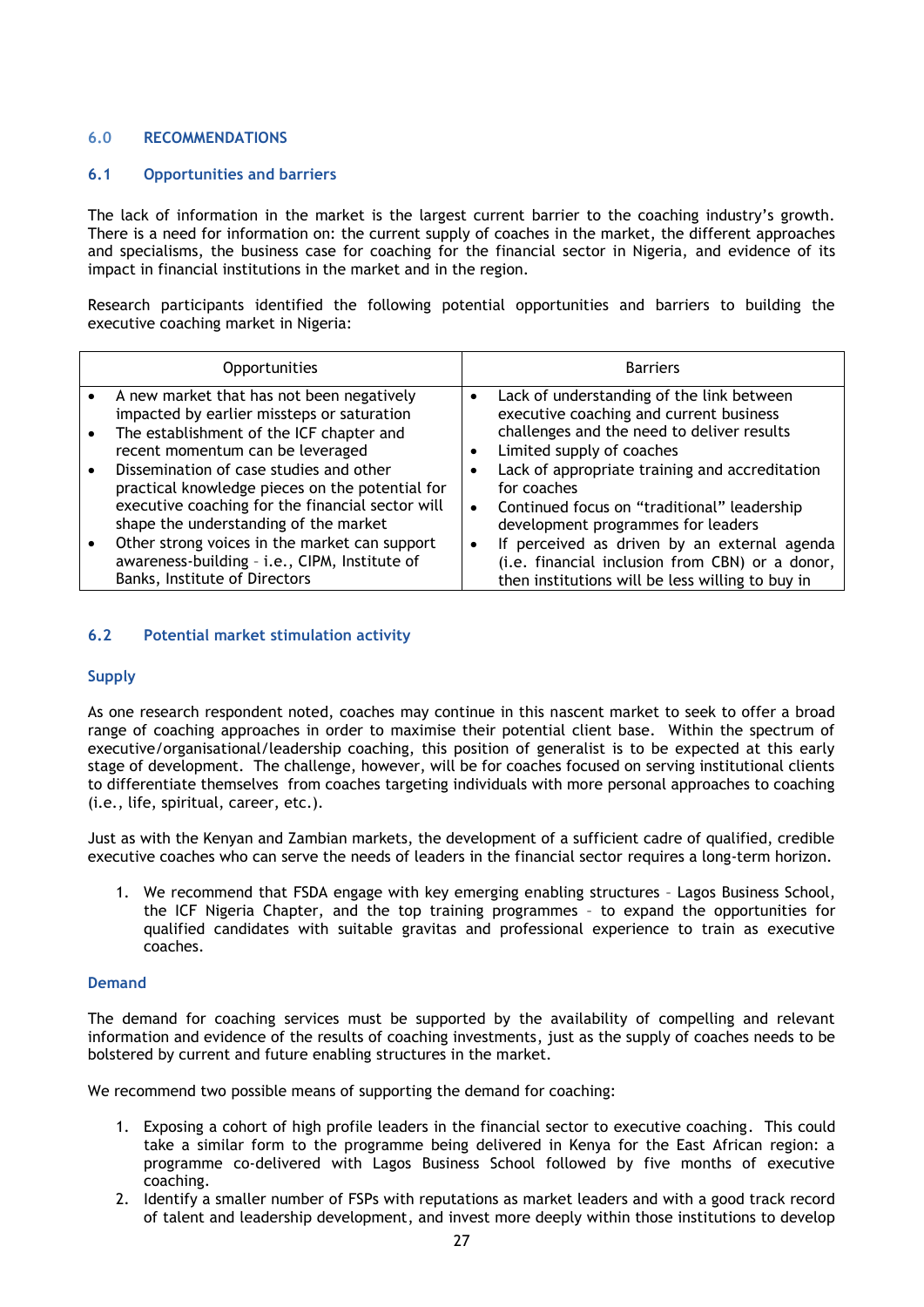a coaching culture. This would involve coaching interventions of different types at different levels within the institution. FSDA seeks to promote FSPs who are beacons of coaching and a coaching culture, and this deeper engagement with fewer institutions may be more effective at creating local Nigerian success cases that illustrate how the promotion of an internal coaching culture supports the growth of healthy, high performing institutions.

![](_page_27_Figure_1.jpeg)

**Figure 6 – Coaching investments at different tiers within an organisation**

## **Enabling structures and information**

The enabling structures in the market are critical to the development of the industry. They can provide credibility and accreditation to the emerging supply of coaches on the one hand, and can be an important disseminator of information to the financial sector on the other.

We recommend:

- 1. Engaging key enabling structures such as Lagos Business School and the CIPM early in any market stimulation activity. Lagos Business School can influence the demand in the market by incorporating the provision of executive coaching is a broader number of executive education programmes. It can also be an important actor in the provision of accredited coach training programmes.
- 2. Effectively leveraging the case studies and evidence from the impact of FSDA's current market stimulation investments in East Africa.
- 3. Creating local case studies specific to the Nigerian context, as the localisation of these kinds of messages does improve the impact of the message.
- 4. Encouraging the establishment of a Nigerian coaching association. The ICF Nigeria Chapter is an excellent early start to organising the industry, but it is important for any mature market that there is a diversity of approaches and routes to accreditation.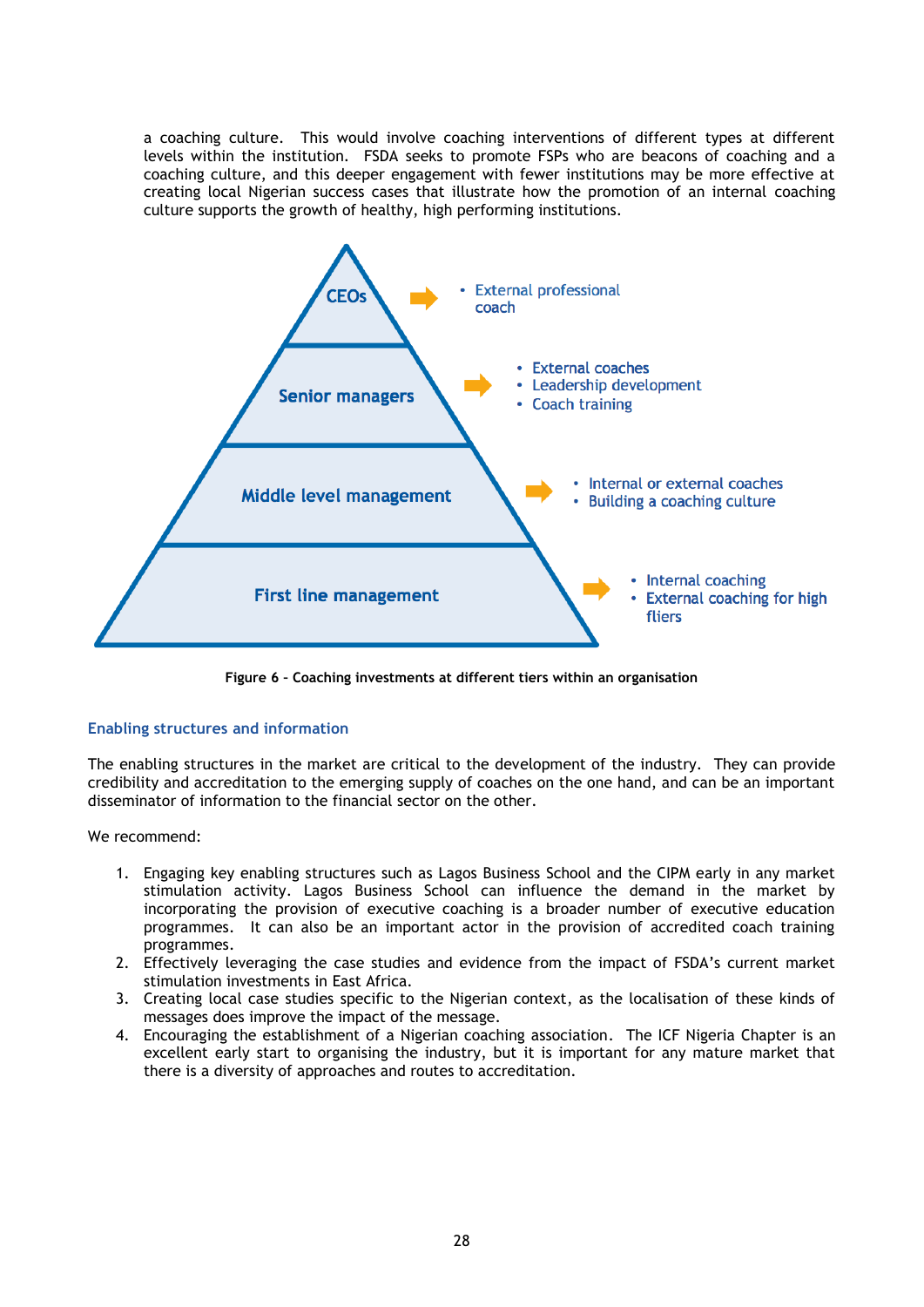## <span id="page-28-0"></span>**7.0 CONCLUSIONS**

#### **A nascent market, poised for growth**

It was evident from the early stages of Creative Metier's research that the Nigerian executive coaching market is at a nascent stage of development. The local supply of executive coaches who are credible to work at senior levels is restricted to a group of between 10 and 20 coaches. On the demand side, though there is some awareness among the HR Directors interviewed, the awareness and openness at the senior executive level is still very limited.

Although the market is at an early stage of development, it benefits from several factors that may improve the speed of development of the executive coaching industry for the financial sector:

- The establishment of the ICF Chapter, and an organised, though small, cadre of executive coaches
- A highly consolidated commercial bank landscape  $-21$  registered commercial banks for a population of over 174M, as compared to 43 registered commercial banks in Kenya, with a population of 44M, almost a quarter of the population size of Nigeria. With fewer commercial banks, there are fewer key ambassadors to influence in order to make an impact
- Lagos Business School has a strong alliance with Strathmore Business School (SBS) and potentially can gain from exposure to SBS' own experience in developing its coaching programmes and Centre
- FSDA's own learning about the stages of development of a coaching market, and the production of case study material relevant to the sub-Saharan region, will help to support those positioned to catalyse the industry's growth to be more effective at influencing the demand for executive coaching services

## **Opportunities for FSDA to impact the market**

This study has identified the key market development considerations for FSDA to consider when seeking to impact the supply, demand, enabling structures and information in Nigeria and makes recommendations for the next phase of implementation. A summary of these considerations is included in Appendix B.

In addition to supporting those positioned to catalyse the industry's growth, there are other interventions FSDA can engage in to positively impact the executive coaching market in Nigeria. Based on the findings of the study, Creative Metier has made recommendations for the next phase of implementation. Actions that FSDA can take directly, and those that FSDA can encourage other agencies to undertake, are outlined in Section 6.

Given FSDA leadership in the development of the executive coaching market in East Africa, it is extremely well-positioned to apply its learning to stimulate the market in Nigeria. FSDA could be an instrumental agent in ensuring that the market in Nigeria becomes viable, robust and takes shape in an optimal way in order to eventually have significant impact on the development of the financial inclusion sector.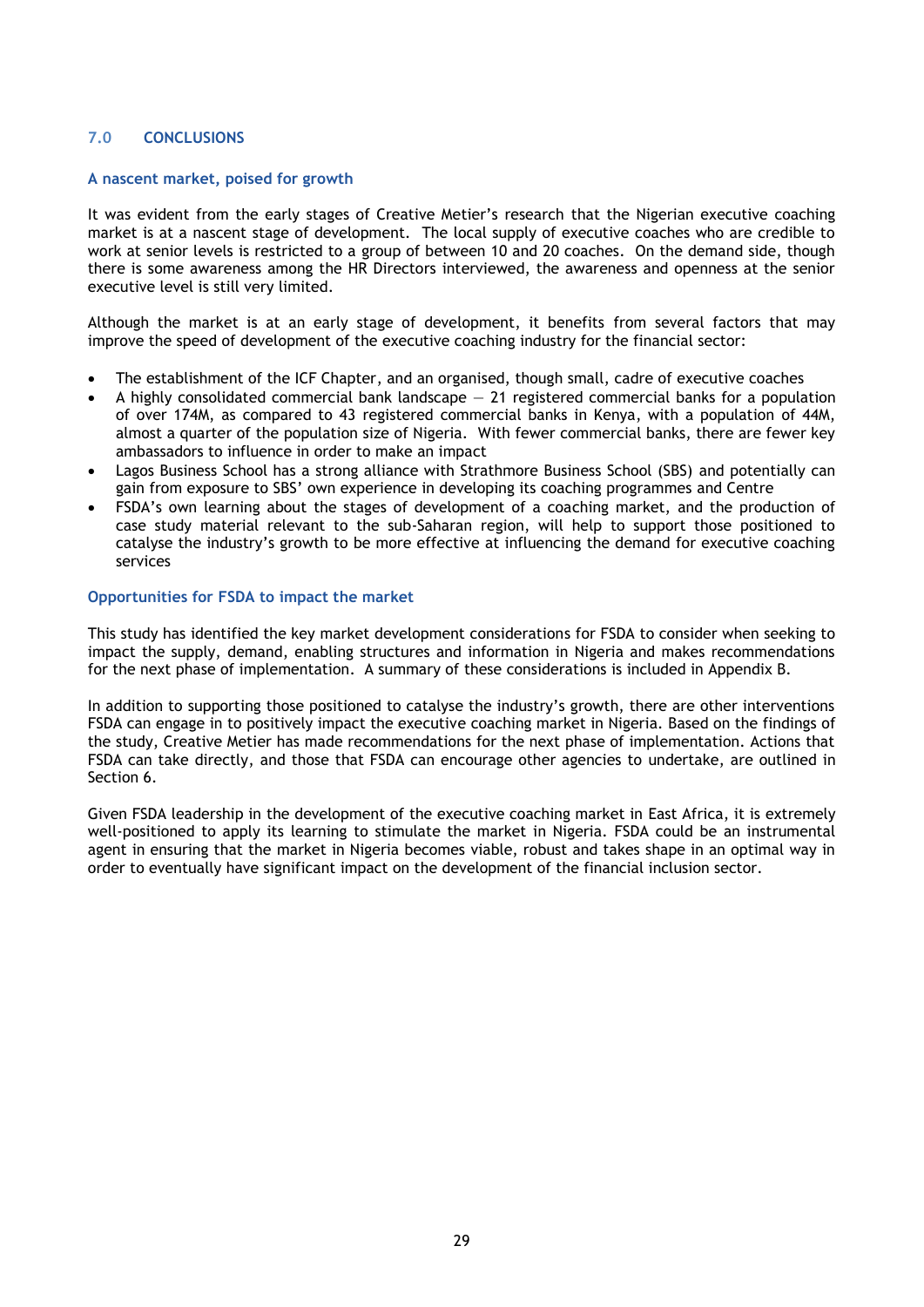## <span id="page-29-0"></span>**8.0 APPENDIX A: RESEARCH PARTICIPANTS**

## <span id="page-29-1"></span>**8.1 Participants**

#### **Observers, Enabling Structures**

Anna Gincherman, Chief Product Development Officer Women's World Banking Enase Okonedo, Dean, Lagos Business School Gbenga Odetunde, Consultancy and Research, Chartered Institute of Personnel Management Nigeria Isabelle Maes, Senior Manager ICF Regional Service Centre for Europe, Middle-East & Africa, International Coaching Federation (ICF) Steve Olusegun, CEO, Successory Nigeria Tayo Olawale, Learning and Development, Chartered Institute of Personnel Management Nigeria Titi Ashiru, Head Learning and Development, Chartered Institute of Personnel Management Nigeria Yetunde Allen, CEO, Lateral Links

#### **Supply**

Ajibola Ponnle, CEO, TBA Consults/ICF Nigeria Chapter President Olusola Lanre, CEO, Olusola Lanre Coaching Academy Adeboye Martins, Managing Partner, Narita Learning Centre Sochi Illomechina, Head Programme and Operations, TBA Consults Titi Akinsanya, CEO Theta Alpha Consulting Dudun Peterside, Managing Partner, Narita Learning Centre Barbara Lawrence, CEO, Insolitus Nigeria Ltd. Jimi Tewe, CEO, Inspiro Consulting

#### **Demand**

#### **Microfinance Banks**

E. Olajide Jegede, CEO, ABUCOOP MFB Florence Ogunnupebi, Programme Coordinator, CGEE Kehinde Oyeleke, Group CEO, Seedvest Group Kola Bello, CEO, BOSAK MFB Titi Yakubu, Executive Director, DEC Ucha Ulayi, Head of Business, Fortis MFB William Bonilla, MD/CEO, AB Microfinance Bank

#### **Commercial Banks**

Nayo Ugoh, Head Talent Management, Keystone Bank Sola Oyebade, Head Learning and Development, FCMB Oyiza Salu, Head HR, GT Bank Miyen Swomen, Head HR, Union Bank Kike Ajeigbe, Head HR, Standard Chartered Bank

#### <span id="page-29-2"></span>**8.2 Profiles of Select Research Participants**

#### <span id="page-29-3"></span>**8.2.1 Enabling Structures**

#### **Successory Nigeria Ltd**

Successory Nigeria Ltd is a consulting firm providing training and consulting services focussed on human capital and manpower development, research, leadership services, organisational operations and strategy, and microfinance banking capacity building and process development. The firm offers a number of flagship training programmes including the Microfinance Certification Programme CBN/NDIC Product (a mandatory certification programme for microfinance operators in Nigeria levels 1 and 2). Successory Nigeria works across various sectors with a range of clients such as international development organisations, Nigerian government agencies, Nigerian multinational banks, microfinance banks and other financial services institutions.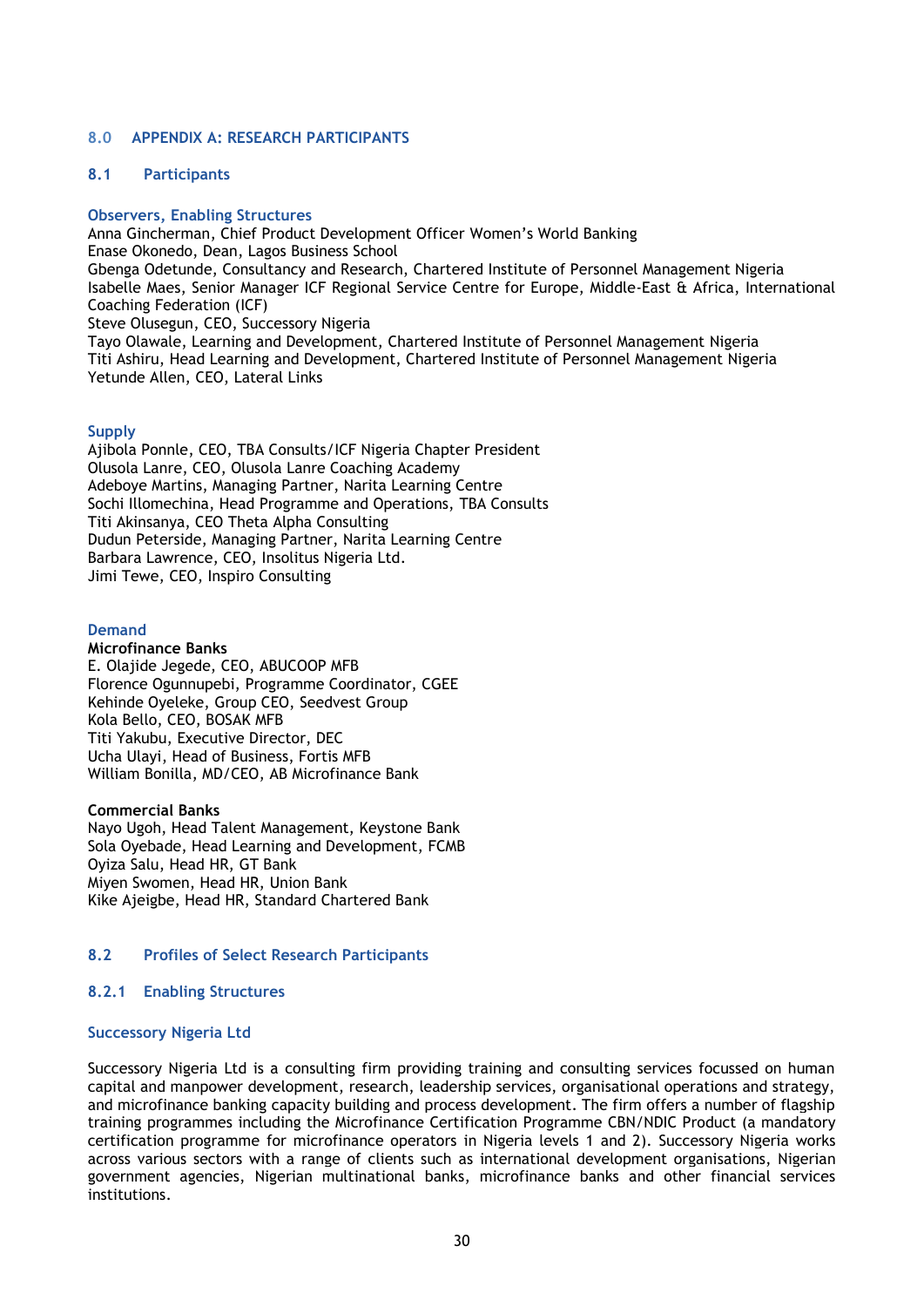The firm is led by Dr. Steve Olusegun Ogidan, CEO, whose core competence and experience is in institutional development, business strategy, value chain development, rural development and microfinance. Dr. Ogidan is a faculty member of several organisations including Pan-Atlantic University's Enterprise Development Centre (Nigeria), the School of African Microfinance (Kenya) and the West African Institute of Finance and Economic Management (Nigeria). He is a fellow of the Microfinance Association of the United Kingdom and an accredited trainer by the Centre for Management Development (Nigeria), the International Labour Organisation (ITC/ILO), the Centre for Microfinance Leadership of Women's World Banking, the World Bank Institute and the Asian Development Bank.

#### **Lateral Links Ltd**

Lateral Links is a consulting firm dedicated to promoting capacity-building within the Micro, Small and Medium Scale Enterprises (MSMEs) sector. To achieve this goal, Lateral Links works with not-for-profit, public and private sector clients. Among the business support and advisory services Lateral Links offers directly to entrepreneurs are: e-recruitment, screening and selection of candidates, seamless HR solutions and SME Business Toolkits. The firm also offers business coaching and individual consulting to select MSMEs based on Lateral Links' evaluation of the MSMEs' commitment, potential for growth and socio-economic impact. Lateral Links is committed to delivering high value interventions and seeks to reduce entrepreneurs' costs of acquiring these services by leveraging technological platforms. The firm also seeks to minimize geographical barriers for entrepreneurs through the establishment and provision of portals, toolkits, partnerships and alliances.

Lateral Links is led by Yetunde Allen, Managing Partner. Ms. Allen, an economist by training, has 30 years broad professional experience both in Nigeria and the United Kingdom. She has worked in entrepreneurship development, business environment advocacy, the commercial private sector and the international investment banking sector for Credit Suisse First Boston Limited, United Kingdom. The Lateral Links website/portal states that Ms. Allen "is passionate about developing entrepreneurs and believes that entrepreneurship is the backbone of any nation's development."

# <span id="page-30-0"></span>**8.2.2 Supply**

#### **Sochi Ilomechina**

Sochi is a graduate of Clark Atlanta University, Atlanta, Georgia, USA. She is a trained Team Development Consultant, Internationally Accredited and Certified Professional Core Energy Transition Coach and Energy Leadership Index Master Practitioner with TBA Consults. As a Coach within TBA Consults, Sochi works with individuals in transition, transforming them from managers to dynamic leaders. She has worked with clients in Nigeria, South Africa, Europe and the US, helping them to articulate their vision and goals and partnering with them to achieve and succeed despite the challenges of transitioning from one role to another. With TBA she has designed and facilitated team development and coaching programmes for various levels of leadership in organizations both in the public and private sectors as well as educational institutions like Lagos Business School; aiding them in raising their level of awareness and consciousness on the effects of behavior on employee attitudes and engagement. She is passionate about people and learning and has a keen interest in engagement and moving employees from compliance to commitment.

Sochi is a foundational board member of the Nigeria Chapter of the world renowned International Coach Federation and currently serves on the board as the Director of Membership for the Chapter.

#### **Adeboye Martins**

Adeboye Martins is a certified coach with a background in some behavioural psychology methodologies, who helps in the development of effective leaders in business. He has studied behavioural technology & NLP with Richard Bandler and Robert Dilts, to advanced levels (Master Practitioner, Trainer & Consultant, and Master Trainer); and has studied the application of Behavioural Analysis to performance management in business (with Aubrey Daniels International, Atlanta, GA, USA). He is a certified user of the Hogan Inventories, and the Identity Compass™. He also draws on several years of experience in general management in the food and beverages sector, as well experiences as an entrepreneur in the fast-growing Nigerian oil services sector, to help his clients achieve their developmental outcomes.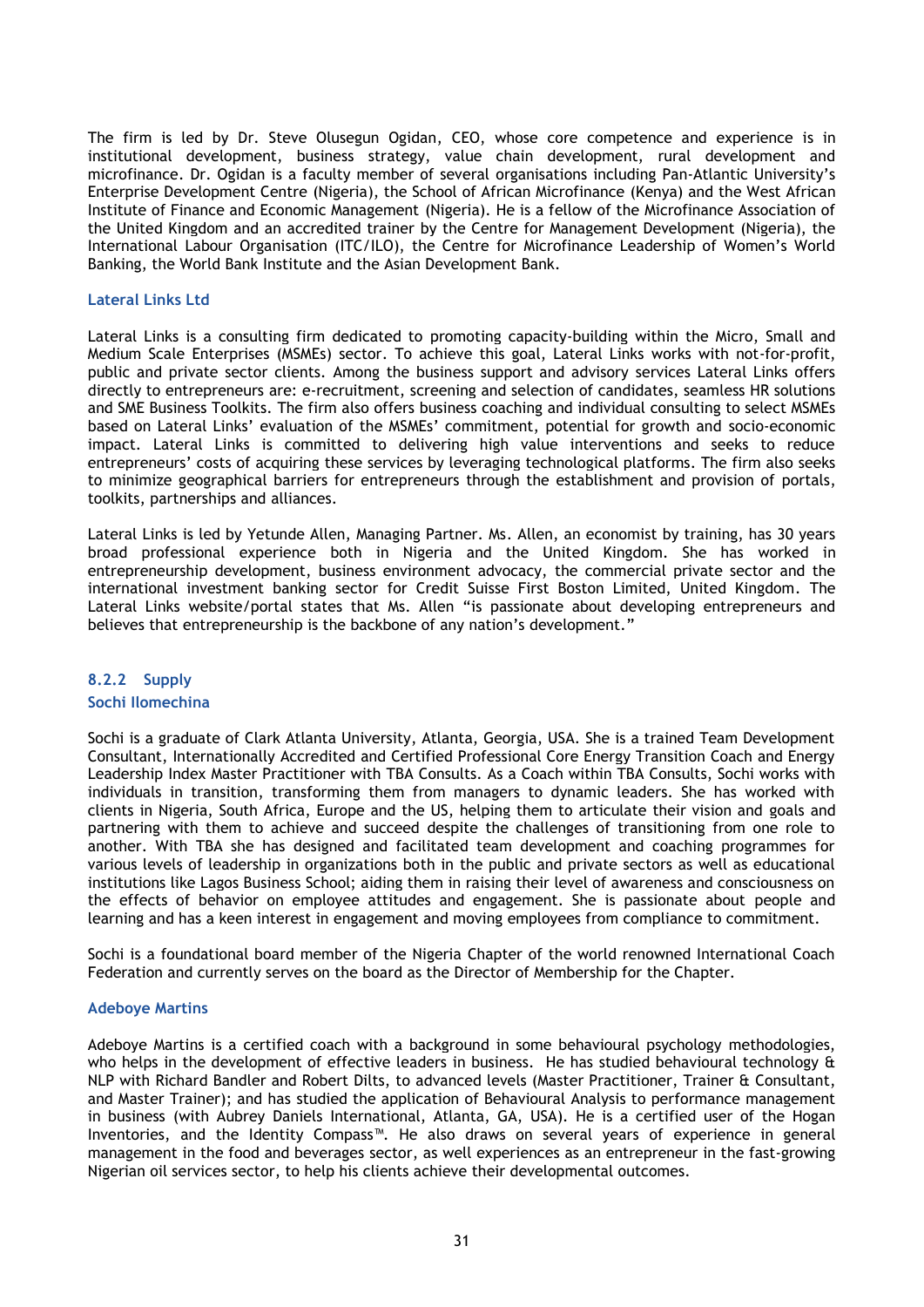Adeboye is a partner in Narita Learning Centre, www.naritalearningcentre.com a firm of change consultants and coaches. Today, Narita Learning Centre offers a range of services in consulting, training and coaching, to some of the biggest and most successful organisations in Nigeria. Narita's coaching clients though coming from diverse cultural backgrounds, are all similar in their need to achieve extraordinary goals.

## **Barbara Omowunmi Lawrence**

I set up Insolitus Nigeria Ltd, an Organisation & Talent Development Consultancy, after 21 years of extensive experience and career with the Shell Petroleum Development Company of Nigeria Ltd (SPDC). I joined Shell as an Environmentalist and held various positions including Issues management Adviser at the Shell Centre, London; Head, External Relations Strategy & Planning, Transformation Manager, Communication & Change Manager and the Regional Organizational Effectiveness, Change & Planning Manager, Shell Africa. Last two positions included being a Trusted Adviser to SPDC Directors and an Internal Coach; also to help the leadership to drive and move change program, including embedding the 9 Planets (Leadership Behaviours) hence extensive networking with directors and other senior leaders in the company and around the Shell Group worldwide. All these experiences have helped to build Insolitus where I Consult, Train and Coach individuals to be better than before.

I have a strong call to action and very passionate about personal accountability; so these drive my coaching philosophy when working with leaders and businesses to bring about positive change. My extensive work with SPDC leaders and leadership behaviours gave me adequate experience and exposure in creating leaders from managers by creating self-awareness and understanding their status quo, identifying where they should be as leaders and strategizing on how to get there. These are reinforced by self-development action plans and feedback hinged on personal accountability to create sustainable positive change for the individual and the business. As an author, my clients also get a copy of my book: Nuggets of Self-Development.

#### **Dudun Peterside**

Dudun Peterside is a Psychologist and an Executive Coach who also works as a Human Development Adviser and Consultant Trainer. She is a Managing Partner at Narita Learning Centre, where she brings to bear her 31 years of experience in psychology, and provides specialist services through her advanced training in Neuro-Linguistic Programming (NLP).

Narita Learning Centre offers business leadership development through consulting services, training courses, personality profiling and executive coaching. As change consultants, the firm works effectively alongside organizations, teams and individuals to bring about their desired and targeted changes.

Dudun has 12 years of experience in executive coaching and has coached private and corporate personnel, including company directors and senior management. Her clients include multinational and local organizations such as Diageo, Shell, Airtel and MTN. Her coaching methods are transformative, in that they are highly solution-focused and generative. She particularly helps her clients to find innovative strategic approaches to their goals and challenges, thereby ensuring their actions are more purposeful and sustainable.

Dudun holds a Bachelors degree in Psychology & Education and a Masters degree in Educational Administration. She is a certified Trainer, Coach and Master Practitioner of NLP, and is also licensed to train coaches. She is a certified provider of The Listening Programme – Advanced Brain Technologies and is also a certified consultant facilitator of The Achievement Profile.

#### **Ajibola Ponnle**

Ajibola is an accomplished and result orientated consultant with demonstrated competence in partnering with businesses to design and implement solutions that enhance organisational capacity through experiential individual and team development.

She has a Bachelors degree in Economics from the University of Ibadan, Nigeria and an M.Sc. in Organisational Psychology from the University of London. She is a Chartered Accountant and Chartered Tax Practitioner with 20 years experience in various fields ranging from finance and business audit to team development consultancy. She started her career in 1993 with Arthur Andersen, having worked in various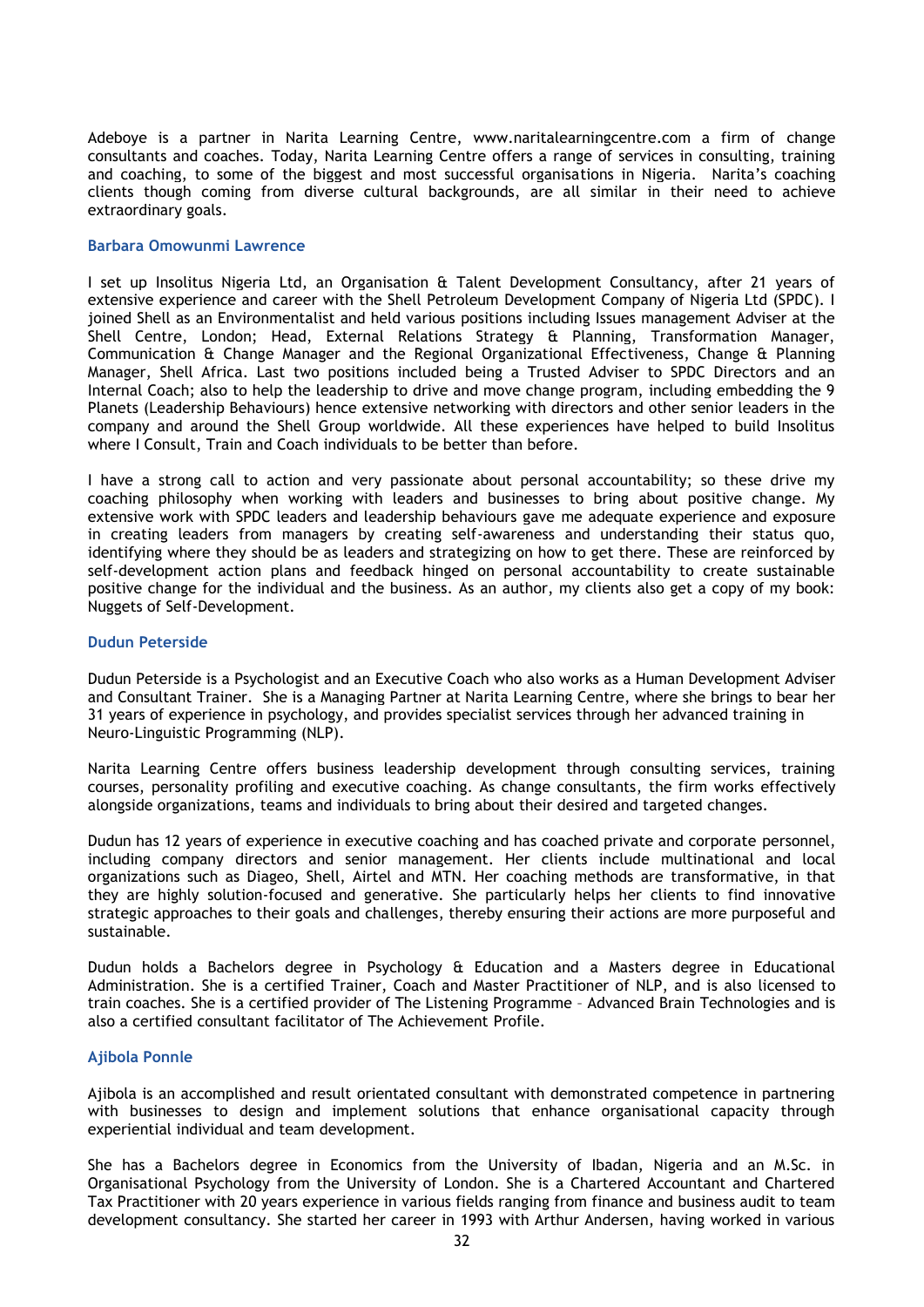units including audit, process re-engineering, and HR consultancy. She joined British American Tobacco as one of the founding pre-merger staff and rose quickly to a senior leadership position as the youngest Senior Management staff in the early 2000s. She was an instrumental member of the culture change project after the merger of BAT and Nigerian Tobacco Company and was key to establishing and documenting the processes and policies for the new Company. She pioneered the establishment of a new Finance Business Partner Unit, the Marketing Finance Department, which at the time was a new and emerging unit worldwide with very little precedence to its operations. By 2001 Ajibola was a member of both the Marketing and the Finance top management teams and acted as Executive Secretary to the BATs Top Team. She also gained vast experience here in brand marketing, sales/distribution and finance strategies pioneering many initiatives that improved finance operations, rationalized marketing spend and improved the effectiveness of the marketing budgeting process.

Ajibola has a passion for learning and with particular interest in long term cognitive and behavioural training transfer. This led to the establishment of TeamBuilding Africa Consultancy in 2007, a strategic partner of Teambuilding USA and 3e Performance UK. Ajibola leads the team to develop and design customized value-added solutions focusing on individual and team learning and growth using experiential and accelerated learning techniques. She has gone through various intensive training programs in experiential training techniques and organization learning. She is a certified Behavioural Analyst and Life and Core Energy Coach (the first in Nigeria), a Level A and B certified Psychometrics Assessor and also a faculty member of Lagos Business School.

Ajibola is also a postgraduate alumnus of George Washington University, Washington DC, USA and a member of the world renowned International Coaching Federation (ICF) and is also the President of International Coach Federation Nigeria Chapter-In-Formation. Her niche is Corporate Coaching with a specialisation in Leadership and Team Coaching. Ajibola is an articulate and passionate Leadership Coach with natural intuition that helps her clients get to the core of their thoughts, actions and behaviours.

## <span id="page-32-0"></span>**8.2.3 Demand**

#### **Centre for Grassroots Economic Empowerment (CGEE)**

The Centre for Grassroots Economic Empowerment (CGEE) was established in 2000 as a savings and credit scheme to support the empowerment programmes of the Justice Development and Peace Commission (JDPC) of the Ijebu Ode Catholic diocese in Ogun state, Nigeria. Currently CGEE is an official microfinance institution operating as a regulated NGO in almost all the major towns in southwestern Nigeria. According to CGEE's website, the organisation's mission is "to promote a saving culture and provide microcredit facilities that will enable the poor and socially excluded in south-west Nigeria to expand life sustaining small scale businesses."

CGEE is recognised as an institution offering flexible repayment terms and having among the lowest interest rates compared with similar institutions in the country. CGEE uses a group-lending methodology and the majority of its clients are women. Available data indicates that by the end of 2013 CGEE had grown to serve approximately 100,000 clients and had 78 branches and business offices in the southwestern states of Nigeria. Florence Ogunnupebi, CGEE Programme Coordinator, believes that CGEE's focus on providing clients with training and education, especially in the areas of financial management and leadership development, is a critical factor contributing to CGEE's strong performance.

#### **Seedvest Group**

Seedvest Limited is a Nigerian Financial Institution serving individual, commercial and corporate customers. The company is based in Lagos, but its microfinance subsidiary, Seedvest MFB, is located in Ibadan, Oyo State. Seedvest finances small businesses and consumption activities; it focuses on helping customers understand and expand their small businesses and/or improve their lifestyle. Its primary products are: business loans designed to meet the needs of commercial, small and microenterprises; ‗traders' loans targeted at traders in organised markets to meet working capital needs for re-stocking, custom duty payments, etc; and personal loans designed to meet entrepreneurial and consumption needs of individuals. Seedvest has partnered with Samsung, LG and Haier Thermocool household electronics companies to provide financing for the acquisition of their appliances.

Seedvest Group is led by Kehinde Oyeleke, Group Managing Director/CEO and founder. Mr. Oyeleke is a Certified Public Accountant licensed in the state of New York and an Associate of the Institute of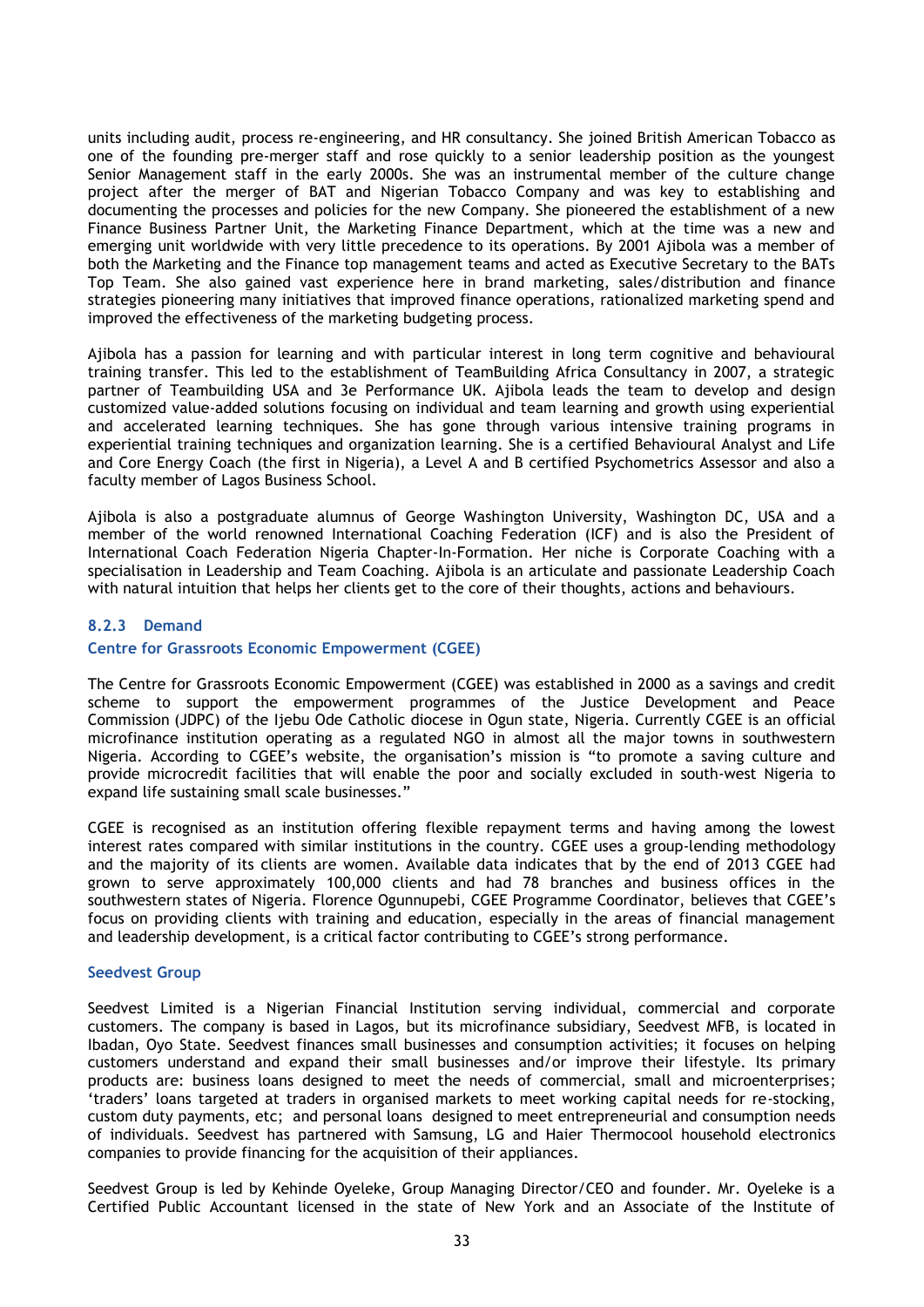Chartered Accountants of Nigeria. He began his career in the corporate finance division of Arthur Andersen and later joined the Transaction Structuring Group of PricewaterhouseCoopers in New York. More recently he worked as a Vice President/Principal in Capital Alliance, a leading private equity firm in Nigeria.

#### **Development Exchange Center (DEC)**

The Development Exchange Centre (DEC) is an NGO whose broad objective is to empower women through the provision of microfinance services, entrepreneurial skills development and other integrated development services. DEC was established in November 1987 in Bauchi state, Nigeria as an information sharing programme. Its microfinance programme was initiated in 1990. In addition to working with women's groups and communities, DEC provides services to other NGOs in Nigeria. DEC has had numerous strategic partners since its inception including the following international agencies: the U.S. Agency for International Development, Oxfam Novib, the UK's Department for International Development and the European Endowment for Democracy.

Titi Yakubu, Executive Director of DEC, mentioned in an interview with the *Newswatch Times* in July of 2015 that DEC is actively working in 19 states, as well as the Federal Capital Territory (FCT), in Nigeria. It is one of the few microfinance service providers operating in the northern region of the country. Ms. Yakubu stated that the insurgence and insecurity in some regions where DEC operates have caused challenges in terms of DEC's loan portfolio quality, client and staff safety and programme growth. Nonetheless, DEC is still focussing on opportunities to creatively serve its clients and strengthen its partnerships. As of 31 December 2014, DEC had a loan portfolio of USD 13.8 million, 120,413 active borrowers, deposits of USD 7 million, assets of USD 14.6 million and 90 offices.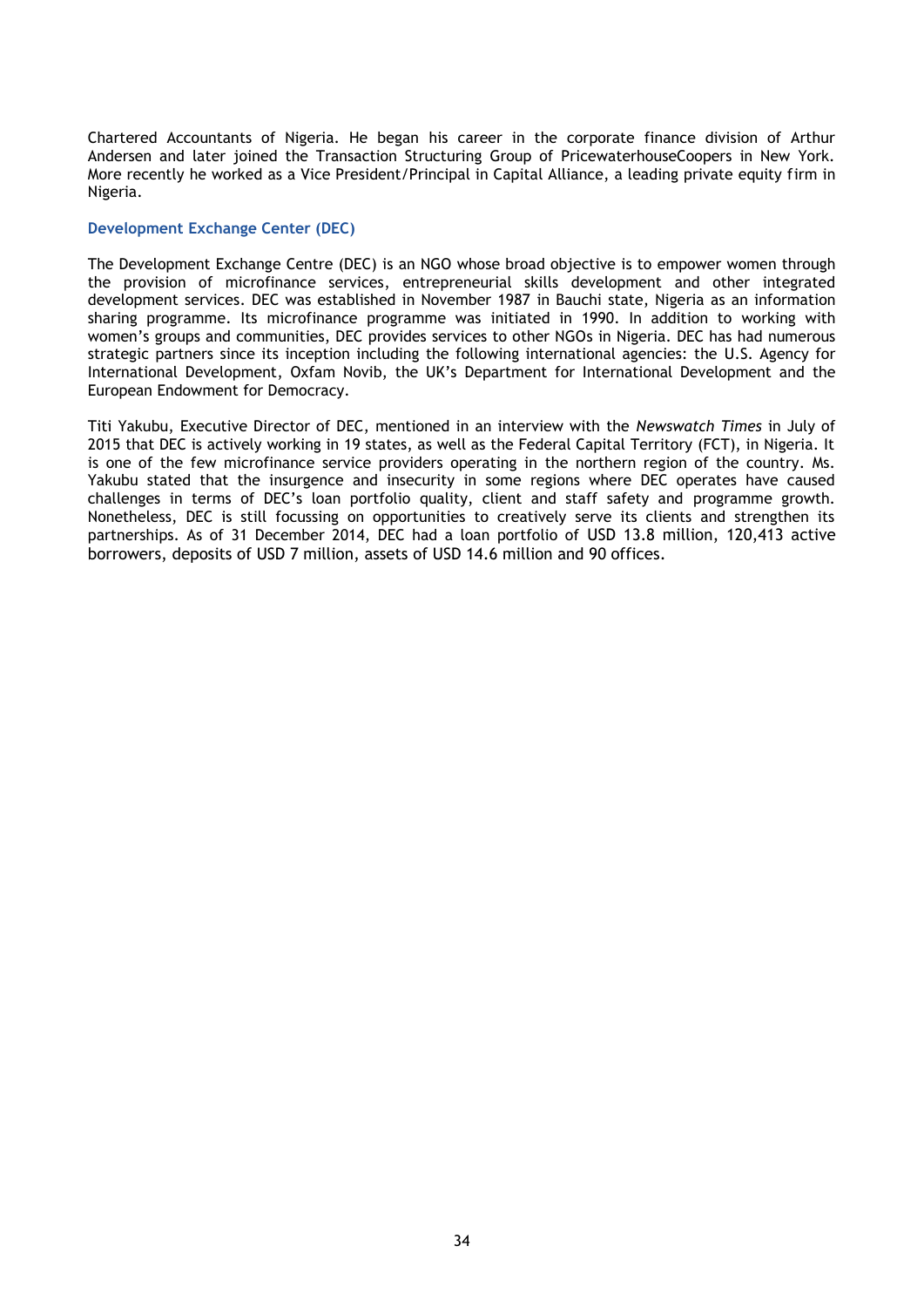## <span id="page-34-0"></span>**APPENDIX B: SUMMARY OF MARKET DEVELOPMENT CONSIDERATIONS IDENTIFIED**

## **Supply**

- Though the current supply of executive coaches who are credible to work with senior financial leaders is small, they are well-organised (with the recent convening of the ICF Chapter) and can be leveraged as a group
- Since executive coaching is a relatively new concept and the local ICF chapter has recently been launched, there is the opportunity to establish a strong brand and reputation with initial provision that will set the standard for the market
- The supply of local, qualified executive coaches needs to be supported by the local availability of accredited coach training programmes with strong reputations
- Developing strategic partnerships with academic institutions such as the Lagos Business School and associations such as the Chartered Institute for Personnel Management, will help build executive coaching supply, e.g. by integrating executive coaching into executive education programmes, developing appropriate accredited training for executive coaches
- Distinguishing the niches within the coaching profession will help to clarify the profile of an executive coach, and may begin to attract senior leaders from the financial sector who may see executive coaching as an attractive next step in their career

#### **Demand**

- The current cadre of qualified executive coaches in the market need access to up-to-date information on the state of the financial sector and critical issues facing leaders in order to most effectively market their services and demonstrate the relevance of the coaching service to leaders' current challenges
- As FSPs in Nigeria continue to look to more traditional formats and sources for executive development (i.e., executive education), actors such as Lagos Business School have an opportunity to expand the FSPs' exposure to executive coaching by incorporating it more fully into more traditional leadership programmes
- Among the HR Directors from commercial banks who participated in the research, it is evident that there are several strong allies for the local coaching profession. It will be important to continue to develop the awareness of the business case for coaching among HR leaders in the sector, potentially through associations such as the Chartered Institute of Personnel Management of Nigeria
- Dissemination of case studies that illustrate the business case for coaching in the financial sector in sub-Saharan Africa will be critical to support the growth of demand

#### **Enabling structures**

- Support Lagos Business School to expand the provision of coaching through its executive education programmes
- Create sustainable links with credible international providers to support the development of reputation and delivery amongst local providers of coach training and development
- Encourage CIPM to become a more active voice in advocating for executive coaching in the financial sector and other industries
- Encourage the coaching industry to create an industry-wide body that embraces a diversity of accreditation routes and coaching approaches
- Support the development of effective business models for service providers and provide business development support to fledgling coaching companies and individuals in the longer term

#### **Information**

- Engage leading sector associations to inform their leadership about the potential of executive coaching, and to encourage the topic to be integrated into association events and for a
- Disseminate executive coaching case studies through national events targeting CEOs and HRDs from the financial sector
- Encourage the ICF chapter and other coaching bodies to provide transparent information to the sector on the range of coaching approaches, accreditation routes, coaching standards, pricing, etc.